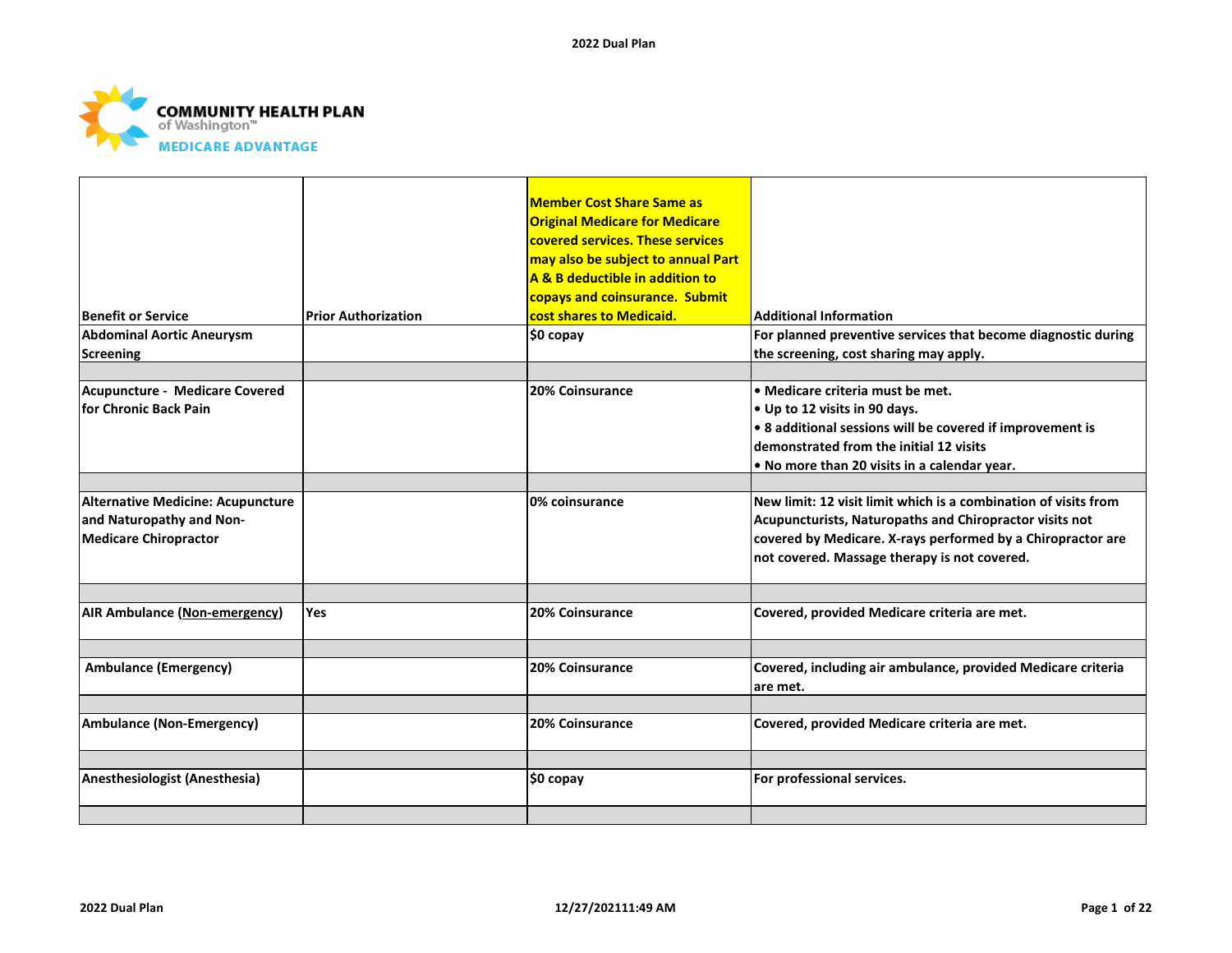

| <b>Benefit or Service</b>                                   | <b>Prior Authorization</b>     | <b>Member Cost Share Same as</b><br><b>Original Medicare for Medicare</b><br>covered services. These services<br>may also be subject to annual Part<br>A & B deductible in addition to<br>copays and coinsurance. Submit<br>cost shares to Medicaid. | <b>Additional Information</b>                                                                                                                                                                                                                                                                  |
|-------------------------------------------------------------|--------------------------------|------------------------------------------------------------------------------------------------------------------------------------------------------------------------------------------------------------------------------------------------------|------------------------------------------------------------------------------------------------------------------------------------------------------------------------------------------------------------------------------------------------------------------------------------------------|
| Annual Wellness Visit/AWV (Also,                            |                                | \$0 copay                                                                                                                                                                                                                                            | All Medicare members who are no longer within 12 months                                                                                                                                                                                                                                        |
| lsee Welcome to Medicare                                    |                                |                                                                                                                                                                                                                                                      | after the effective date of their first Medicare Part B coverage                                                                                                                                                                                                                               |
| Preventive Visit)                                           |                                |                                                                                                                                                                                                                                                      | period and who have not received a Welcome to Medicare Visit                                                                                                                                                                                                                                   |
|                                                             |                                |                                                                                                                                                                                                                                                      | (AWV or Initial Preventive Physical Exam/IPPE) within the past                                                                                                                                                                                                                                 |
|                                                             |                                |                                                                                                                                                                                                                                                      | 12 months                                                                                                                                                                                                                                                                                      |
|                                                             |                                |                                                                                                                                                                                                                                                      |                                                                                                                                                                                                                                                                                                |
| Bone mass measurement (Bone                                 | PA Required if more often than | \$0 copay                                                                                                                                                                                                                                            | For planned preventive services that become diagnostic during                                                                                                                                                                                                                                  |
| Density)                                                    | once every 2 years.            |                                                                                                                                                                                                                                                      | the screening, cost sharing may apply. CMS limitations apply,                                                                                                                                                                                                                                  |
|                                                             |                                |                                                                                                                                                                                                                                                      | every 2 years; or more frequently if medically necessary.                                                                                                                                                                                                                                      |
|                                                             |                                |                                                                                                                                                                                                                                                      |                                                                                                                                                                                                                                                                                                |
| <b>Breast cancer screening</b><br>(mammograms, mammography) |                                | $$0$ copay                                                                                                                                                                                                                                           | For planned preventive services that become diagnostic during<br>the screening, cost sharing may apply.<br>. One baseline mammogram between the ages of 35 and 39<br>. One screening mammogram every 12 months for age 40 and<br><b>lolder</b><br>• Clinical breast exams once every 24 months |
|                                                             |                                |                                                                                                                                                                                                                                                      |                                                                                                                                                                                                                                                                                                |
| Cardiac rehabilitation services                             | No.                            | 20% Coinsurance                                                                                                                                                                                                                                      | Medicare covers 2 sessions per day (1 hour each), up to 36                                                                                                                                                                                                                                     |
|                                                             |                                |                                                                                                                                                                                                                                                      | sessions. Prior authorization required after 36 sessions.                                                                                                                                                                                                                                      |
|                                                             |                                |                                                                                                                                                                                                                                                      |                                                                                                                                                                                                                                                                                                |
| Cardiovascular disease risk                                 |                                | \$0 copay                                                                                                                                                                                                                                            | For planned preventive services that become diagnostic during                                                                                                                                                                                                                                  |
| reduction visit                                             |                                |                                                                                                                                                                                                                                                      | the screening, cost sharing may apply.                                                                                                                                                                                                                                                         |
|                                                             |                                |                                                                                                                                                                                                                                                      |                                                                                                                                                                                                                                                                                                |
| Cardiovascular disease testing                              |                                | \$0 copay                                                                                                                                                                                                                                            | For planned preventive services that become diagnostic during                                                                                                                                                                                                                                  |
|                                                             |                                |                                                                                                                                                                                                                                                      | the screening, cost sharing may apply.                                                                                                                                                                                                                                                         |
|                                                             |                                |                                                                                                                                                                                                                                                      |                                                                                                                                                                                                                                                                                                |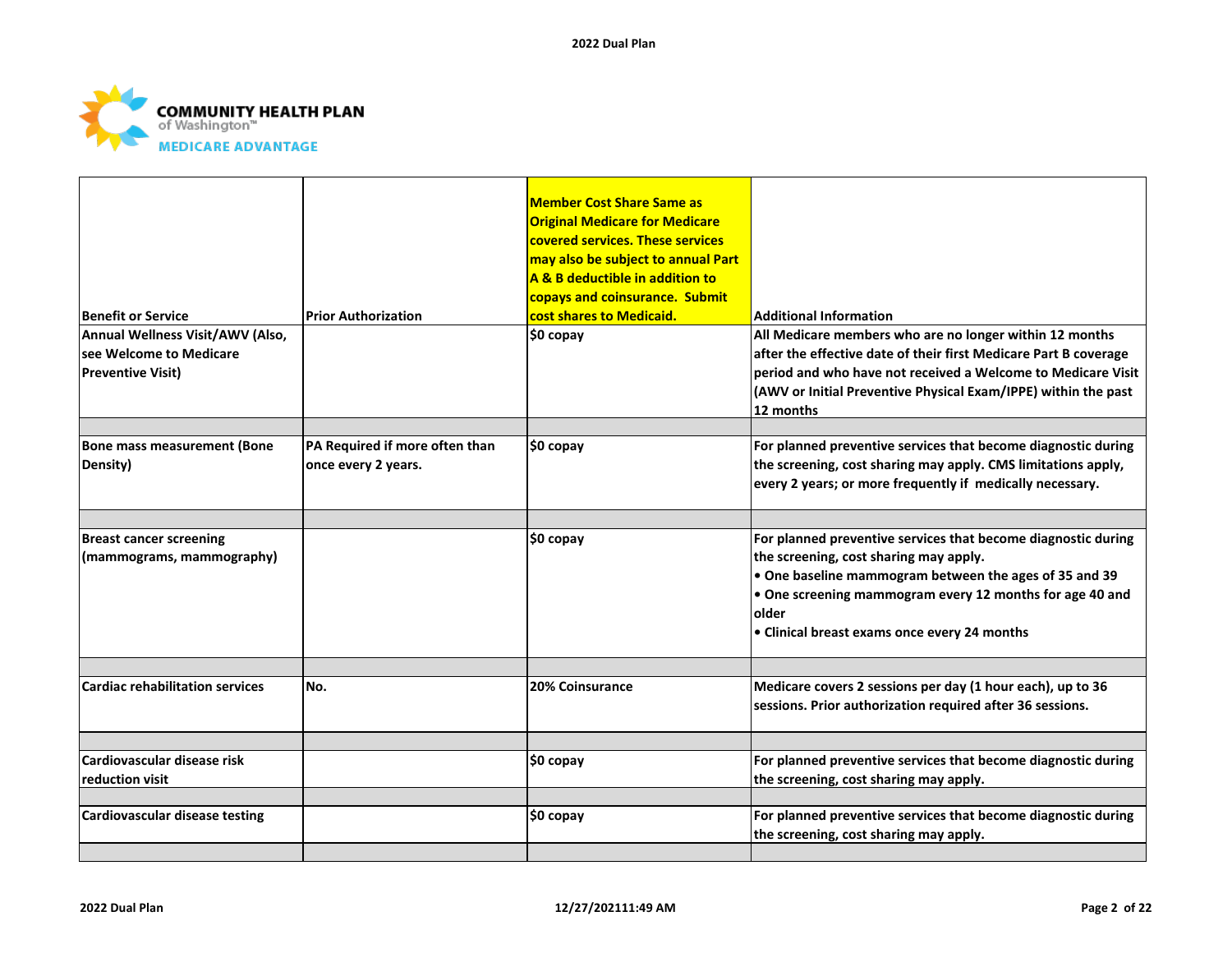

| <b>Benefit or Service</b>                                          |                              | <b>Member Cost Share Same as</b><br><b>Original Medicare for Medicare</b><br>covered services. These services<br>may also be subject to annual Part<br>A & B deductible in addition to<br>copays and coinsurance. Submit<br>cost shares to Medicaid. | <b>Additional Information</b>                                                                                                                                                                                                                                                                                                                                                                                                                                     |
|--------------------------------------------------------------------|------------------------------|------------------------------------------------------------------------------------------------------------------------------------------------------------------------------------------------------------------------------------------------------|-------------------------------------------------------------------------------------------------------------------------------------------------------------------------------------------------------------------------------------------------------------------------------------------------------------------------------------------------------------------------------------------------------------------------------------------------------------------|
|                                                                    | <b>Prior Authorization</b>   |                                                                                                                                                                                                                                                      |                                                                                                                                                                                                                                                                                                                                                                                                                                                                   |
| Cervical and vaginal cancer<br>screening (Pap tests, pelvic exams) |                              | \$0 copay                                                                                                                                                                                                                                            | For planned preventive services that become diagnostic during<br>the screening, cost sharing may apply.<br>. All women: Every 24 months<br>. High risk of cervical cancer or abnormal pap: Every 12 months                                                                                                                                                                                                                                                        |
| <b>Chiropractic services</b>                                       | Yes, for more than 12 visits | <b>20% Coinsurance</b>                                                                                                                                                                                                                               | Only manual manipulation to correct subluxation. Massage<br>therapy not covered. Per CMS x-rays billed by a chiropractor are<br>not covered. X-rays are covered if performed by Radiologist.<br>Also See New Non-Medicare Chiropractor Supplemental Benefit<br>under: Alternative Medicine: Acupuncture and Naturopathy and<br>Non-Medicare Chiropractor                                                                                                          |
| <b>Clinical Trials</b>                                             | <b>Yes</b>                   |                                                                                                                                                                                                                                                      |                                                                                                                                                                                                                                                                                                                                                                                                                                                                   |
| <b>Colorectal cancer screening</b><br>(Colonoscopy, Sigmoidoscopy) |                              | \$0 copay                                                                                                                                                                                                                                            | For planned preventive services that become diagnostic during<br>the screening, cost sharing may apply.<br>For age 50 and older:<br>• Sigmoidoscopy every 48 months<br>. Fecal occult blood test, every 12 months<br>For at high risk of colon cancer:<br>• Screening colonoscopy every 24 months<br>Not at high risk of colon cancer:<br>• Screening colonoscopy every 10 years (120 months) but not<br>within 48 months (2 years) of a screening sigmoidoscopy. |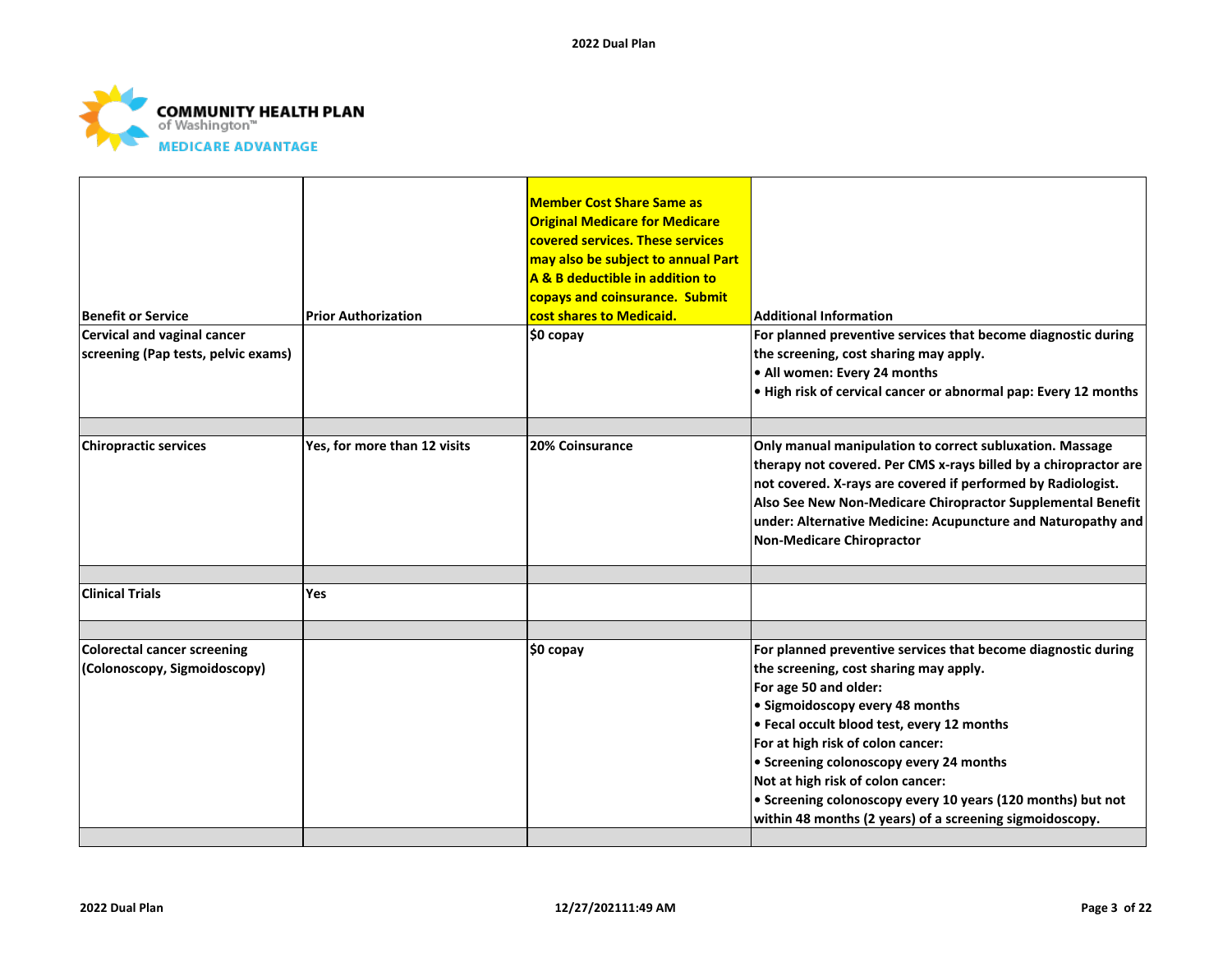

|                                                                  |                                    | <b>Member Cost Share Same as</b><br><b>Original Medicare for Medicare</b><br>covered services. These services<br>may also be subject to annual Part<br>A & B deductible in addition to<br>copays and coinsurance. Submit |                                                                                                                                                                                                                                                                                               |
|------------------------------------------------------------------|------------------------------------|--------------------------------------------------------------------------------------------------------------------------------------------------------------------------------------------------------------------------|-----------------------------------------------------------------------------------------------------------------------------------------------------------------------------------------------------------------------------------------------------------------------------------------------|
| <b>Benefit or Service</b>                                        | <b>Prior Authorization</b>         | cost shares to Medicaid.                                                                                                                                                                                                 | <b>Additional Information</b>                                                                                                                                                                                                                                                                 |
| Cosmetic surgery or procedures<br>(Partial Exclusion)            | <b>Yes</b>                         |                                                                                                                                                                                                                          | Only covered because of an accidental injury or to improve a<br>malformed part of the body. All stages of reconstruction are<br>covered for a breast after a mastectomy, as well as for the<br>unaffected breast to produce a symmetrical appearance.                                         |
|                                                                  |                                    |                                                                                                                                                                                                                          |                                                                                                                                                                                                                                                                                               |
| <b>Custodial Care (Exclusion)</b>                                | <b>Not Covered</b>                 | <b>Not Covered</b>                                                                                                                                                                                                       | Custodial care is personal care that does not require the<br>continuing attention of trained medical or paramedical<br>personnel, such as care that helps with activities of daily living,<br>such as bathing or dressing. Custodial care is not medically<br>necessary.                      |
|                                                                  |                                    |                                                                                                                                                                                                                          |                                                                                                                                                                                                                                                                                               |
| <b>Deductible - Part B Services</b>                              |                                    | \$233.00                                                                                                                                                                                                                 | Outpatient services before Medicaid processes the claim.                                                                                                                                                                                                                                      |
| Dental Services (Medical Services,<br><b>Not Routine Dental)</b> | Refer to prior authorization list. | See specific medical services for<br>related copays and coinsurance.                                                                                                                                                     | Covered services limited to surgery of the jaw or related<br>structures, setting fractures of the jaw or facial bones,<br>extraction of teeth to prepare the jaw for radiation treatments<br>of neoplastic cancer disease, or services that would be covered<br>when provided by a physician. |
| <b>Dental Services (Supplemental</b>                             | <b>Referral not required for</b>   | 0% Coinsurance for preventive and                                                                                                                                                                                        | \$4500.00 Comprehensive dental total benefit maximum.                                                                                                                                                                                                                                         |
| preventive and comprehensive)                                    | supplemental dental services.      | comprehensive dental services.                                                                                                                                                                                           | amount. There is no limit to preventive care(exams, cleanings).<br>Preventive care is not included in the \$4500.00 limit. Medicare<br>covered (medical) dental related services do not apply to the<br>supplemental dental benefit.                                                          |
|                                                                  |                                    |                                                                                                                                                                                                                          |                                                                                                                                                                                                                                                                                               |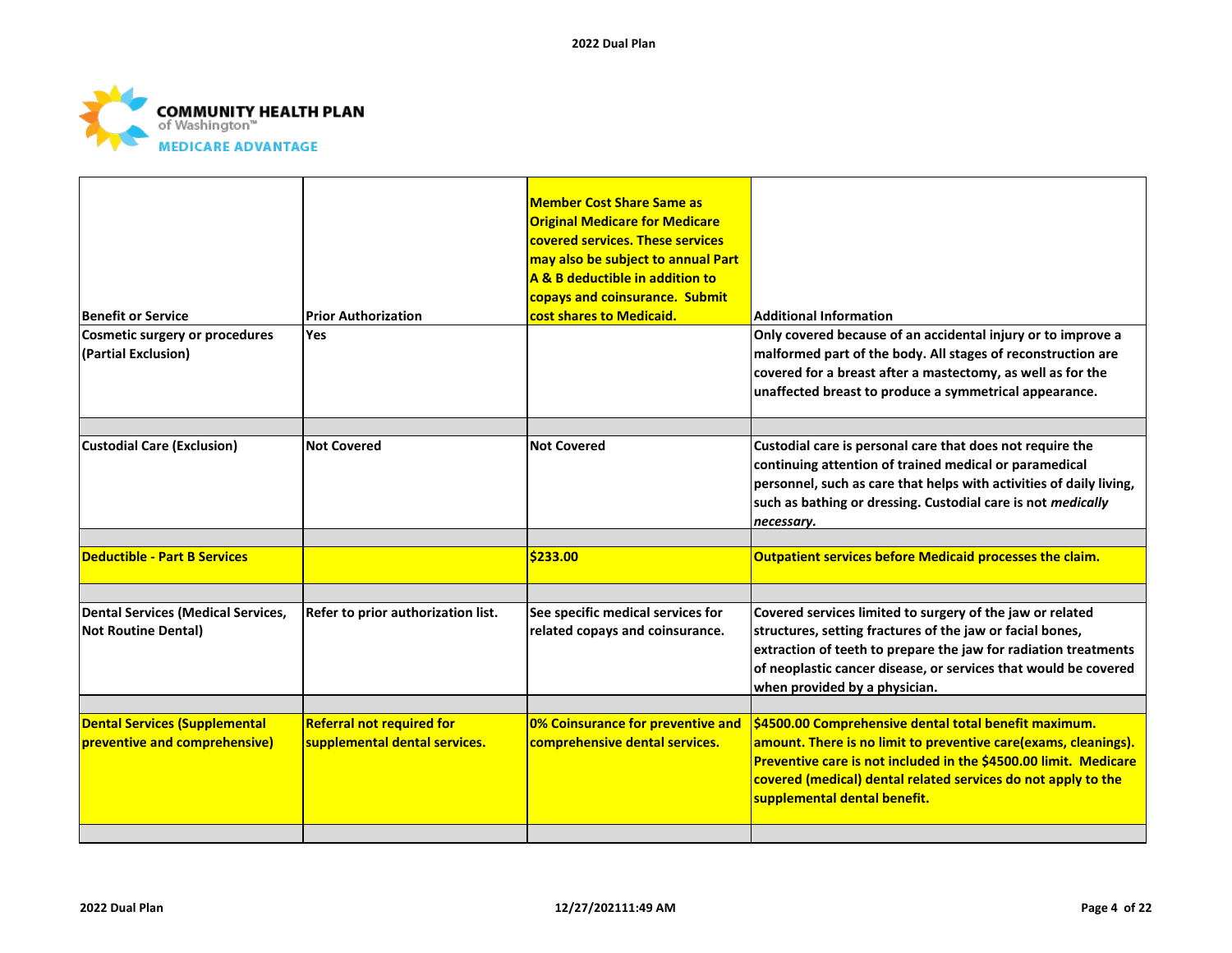

| <b>Benefit or Service</b><br><b>Depression screening</b>                                                                | <b>Prior Authorization</b>                                                                                                                                                          | <b>Member Cost Share Same as</b><br><b>Original Medicare for Medicare</b><br>covered services. These services<br>may also be subject to annual Part<br>A & B deductible in addition to<br>copays and coinsurance. Submit<br>cost shares to Medicaid.<br>\$0 copay | <b>Additional Information</b><br>For planned preventive services that become diagnostic during                                                                                                                                                                                        |
|-------------------------------------------------------------------------------------------------------------------------|-------------------------------------------------------------------------------------------------------------------------------------------------------------------------------------|-------------------------------------------------------------------------------------------------------------------------------------------------------------------------------------------------------------------------------------------------------------------|---------------------------------------------------------------------------------------------------------------------------------------------------------------------------------------------------------------------------------------------------------------------------------------|
|                                                                                                                         |                                                                                                                                                                                     |                                                                                                                                                                                                                                                                   | the screening, cost sharing may apply.                                                                                                                                                                                                                                                |
| <b>Diabetes screening</b>                                                                                               |                                                                                                                                                                                     | \$0 copay                                                                                                                                                                                                                                                         | For planned preventive services that become diagnostic during<br>the screening, cost sharing may apply.                                                                                                                                                                               |
| Diabetes self-management training, Prior auth required when glucose<br>diabetic services and diabetes<br>supplies (DME) | monitor, shoes or inserts (orthotics)<br>greater than \$500.00                                                                                                                      | 20% Coinsurance                                                                                                                                                                                                                                                   | · Blood glucose monitor<br>· Blood glucose strips<br>• Lancet devices<br>• Glucose-control solutions for checking accuracy of strips and<br>monitor<br>• One pair of diabetic shoes per calendar year<br>• 2 sets of shoe inserts (orthotics) covered per calendar year<br>(diabetic) |
| <b>Durable medical equipment (DME)</b><br>and related supplies                                                          | Some DME requires prior<br>authorization, check procedure<br>codes for details. All DME with a<br>purchase price greater than<br>\$500.00 allowed, requires prior<br>authorization. | <b>*20% Coinsurance</b>                                                                                                                                                                                                                                           | Covered, provided Medicare criteria are met. DME includes,<br>wheelchairs, hospital beds, walkers, oxygen. * When primary<br>diagnosis is COPD the coinsurance for oxygen is 20%.                                                                                                     |
| <b>Emergency care (Emergency Room,</b><br>ER)                                                                           |                                                                                                                                                                                     | 20% coinsurance (facility) up to<br>\$90.00 maximum copay for ER visit                                                                                                                                                                                            | This is the coinsurance before Fee-for Service processes the<br>claim. The member pays nothing. Coinsurance waived if<br>admitted as inpatient within the same hospital within 3 days.                                                                                                |
|                                                                                                                         |                                                                                                                                                                                     |                                                                                                                                                                                                                                                                   |                                                                                                                                                                                                                                                                                       |
| <b>Emergency care (ER Physician</b><br>Service)                                                                         |                                                                                                                                                                                     | 20% coinsurance                                                                                                                                                                                                                                                   |                                                                                                                                                                                                                                                                                       |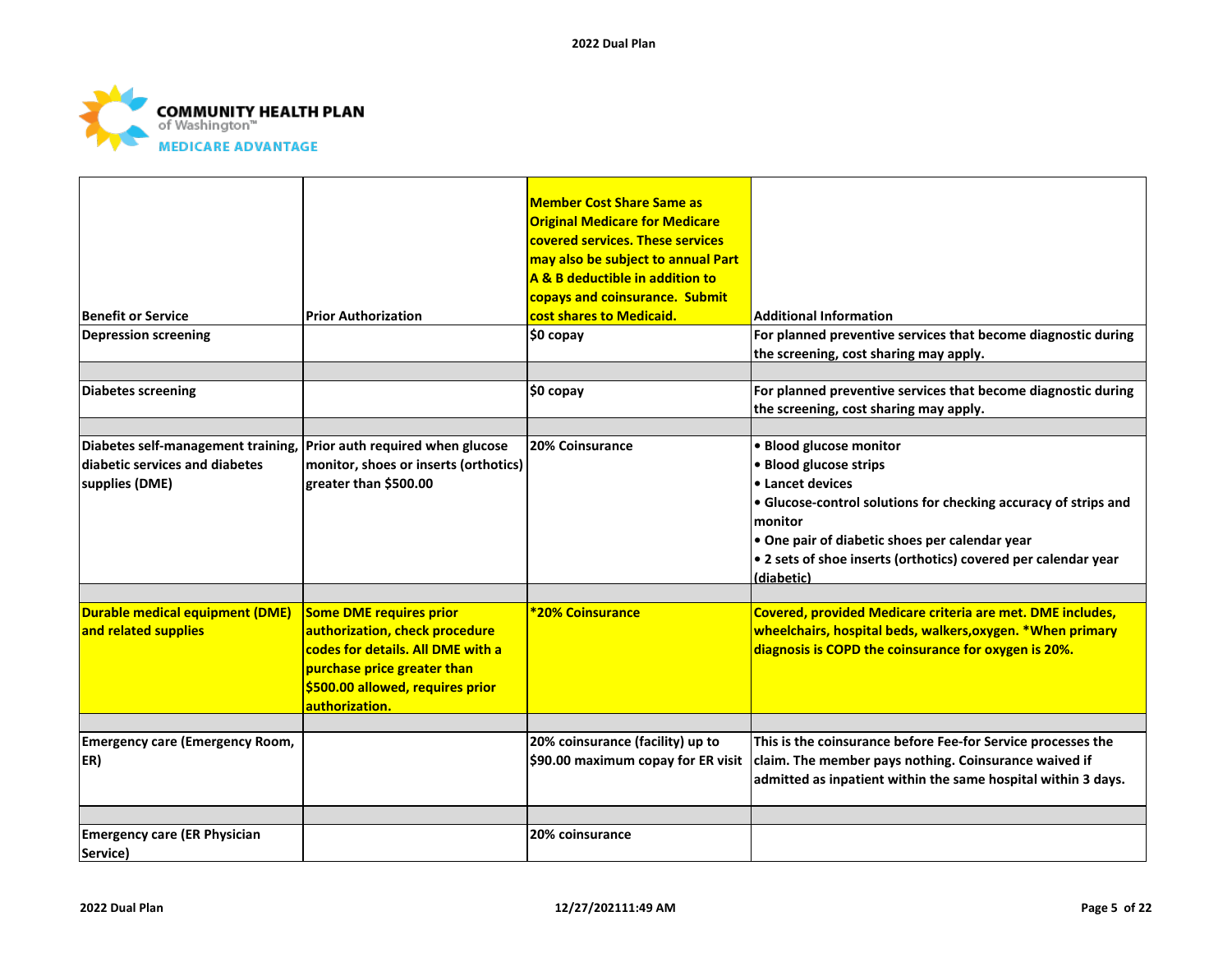

| <b>Benefit or Service</b>                                                                               | <b>Prior Authorization</b> | <b>Member Cost Share Same as</b><br><b>Original Medicare for Medicare</b><br>covered services. These services<br>may also be subject to annual Part<br>A & B deductible in addition to<br>copays and coinsurance. Submit<br>cost shares to Medicaid. | <b>Additional Information</b>                                                                                                                                                                                                 |
|---------------------------------------------------------------------------------------------------------|----------------------------|------------------------------------------------------------------------------------------------------------------------------------------------------------------------------------------------------------------------------------------------------|-------------------------------------------------------------------------------------------------------------------------------------------------------------------------------------------------------------------------------|
| <b>Emergency care: Supplemental</b><br><b>World-wide - Facility and</b><br><b>Professional Services</b> |                            | 20% Coinsurance                                                                                                                                                                                                                                      | \$25,000.00 Maximum - ER coinsurance is not waived if admitted<br>to hospital.                                                                                                                                                |
| <b>Enteral Feedings, Tube Feedings</b><br>(Infusion Therapy, DME)                                       | Yes                        | 20% Coinsurance                                                                                                                                                                                                                                      |                                                                                                                                                                                                                               |
| <b>Enteral Formula (Infusion Therapy,</b><br>DME)                                                       | <b>Yes</b>                 | 20% Coinsurance                                                                                                                                                                                                                                      |                                                                                                                                                                                                                               |
| Eye exam - Medicare Covered<br>(medical vision disease)                                                 |                            | 20% Coinsurance                                                                                                                                                                                                                                      | Exams to diagnose diseases and conditions of the eye covered<br>by Medicare. If provider is participating then physician's order is<br>required. If provider is not participating then plan approved<br>referral is required. |
| Eye exam - Routine Vision (VSP<br>Advantage)                                                            |                            | In network \$0 copay                                                                                                                                                                                                                                 | Through VSP - One WellVision exam every year. Members must<br>luse the VSP Choice Network for in-network benefits. Out of<br>network - \$45.00 is allowed toward the cost of the exam.                                        |
| Eye Wear - Medicare covered (Post<br><b>Cataract Vision Surgery)</b>                                    |                            | 20% Coinsurance                                                                                                                                                                                                                                      | Covered, provided Medicare criteria are met. One pair of<br>eyeglasses or contact lenses includes insertion of an intraocular<br>lens after each surgery.                                                                     |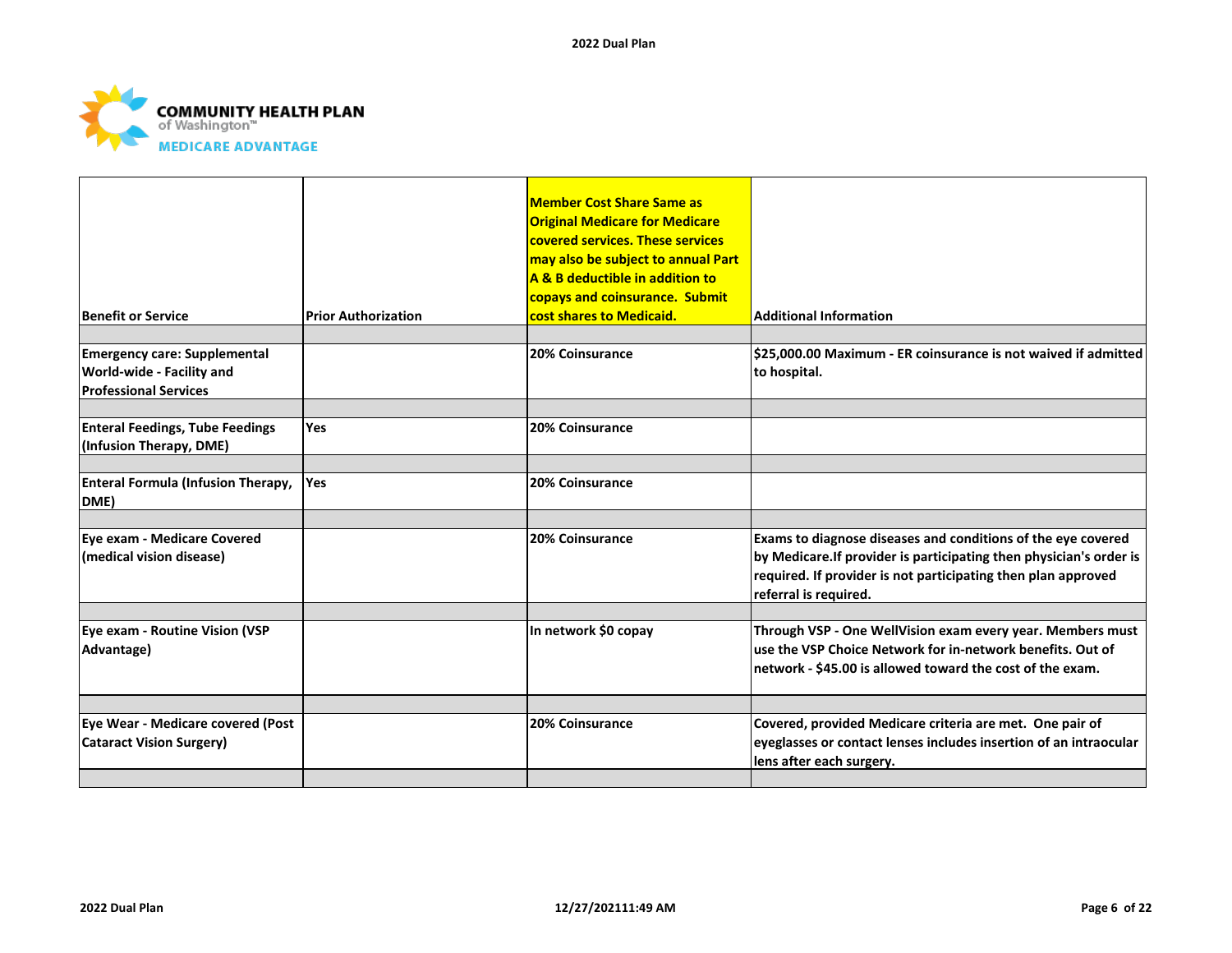

| Benefit or Service<br>Eye Wear - Supplemental Benefit -                       | <b>Prior Authorization</b> | <b>Member Cost Share Same as</b><br><b>Original Medicare for Medicare</b><br>covered services. These services<br>may also be subject to annual Part<br>A & B deductible in addition to<br>copays and coinsurance. Submit<br>cost shares to Medicaid.<br>• In network - Lenses (for glasses) - | <b>Additional Information</b><br>Through VSP - every 2 years. Members must use the VSP Choice                                                   |
|-------------------------------------------------------------------------------|----------------------------|-----------------------------------------------------------------------------------------------------------------------------------------------------------------------------------------------------------------------------------------------------------------------------------------------|-------------------------------------------------------------------------------------------------------------------------------------------------|
| <b>Prescription Contacts, frames, vision</b>                                  |                            | \$0 copay                                                                                                                                                                                                                                                                                     | Network for in-network benefits.                                                                                                                |
| lenses, upgrades, extra pair of                                               |                            | • In network - Frame or contact                                                                                                                                                                                                                                                               |                                                                                                                                                 |
| glasses (VSP Advantage)                                                       |                            | lenses - \$400.00 every two years<br>allowed toward cost.                                                                                                                                                                                                                                     | . Out of network - Lenses - (for glasses) - Amount allowed<br>toward costs:<br>Single vision \$30<br>Lined bifocal or Progressive \$50          |
|                                                                               |                            |                                                                                                                                                                                                                                                                                               | Lined trifocal \$60                                                                                                                             |
|                                                                               |                            |                                                                                                                                                                                                                                                                                               | Lenticular \$75                                                                                                                                 |
|                                                                               |                            |                                                                                                                                                                                                                                                                                               | • Out of network - Frame or contact lenses - Amount allowed<br>toward costs:<br>Frame \$45<br>Contact lenses (in lieu of lenses and frame) \$85 |
|                                                                               |                            | Not Covered, See Additional                                                                                                                                                                                                                                                                   |                                                                                                                                                 |
| <b>Eye and Vision Services Not</b><br><b>Covered by Medicare (Exclusions)</b> |                            | <b>Information</b>                                                                                                                                                                                                                                                                            | • Radial keratotomy not covered<br>• LASIK surgery not covered                                                                                  |
|                                                                               |                            |                                                                                                                                                                                                                                                                                               | • Vision Therapy not covered                                                                                                                    |
|                                                                               |                            |                                                                                                                                                                                                                                                                                               | • Low Vision Aids not covered                                                                                                                   |
|                                                                               |                            |                                                                                                                                                                                                                                                                                               |                                                                                                                                                 |
| <b>Genetic Testing Not Related to</b><br>Pregnancy                            | <b>Yes</b>                 | 20% Coinsurance                                                                                                                                                                                                                                                                               |                                                                                                                                                 |
| Hearing exam (Medicare covered-to                                             |                            | 20% Coinsurance                                                                                                                                                                                                                                                                               | Covered, provided Medicare criteria are met. Routine hearing                                                                                    |
| diagnose and treat specific diseases                                          |                            |                                                                                                                                                                                                                                                                                               | exams, hearing aids, and hearing aid fittings are not covered by                                                                                |
| and conditions-)                                                              |                            |                                                                                                                                                                                                                                                                                               | Medicare.                                                                                                                                       |
|                                                                               |                            |                                                                                                                                                                                                                                                                                               |                                                                                                                                                 |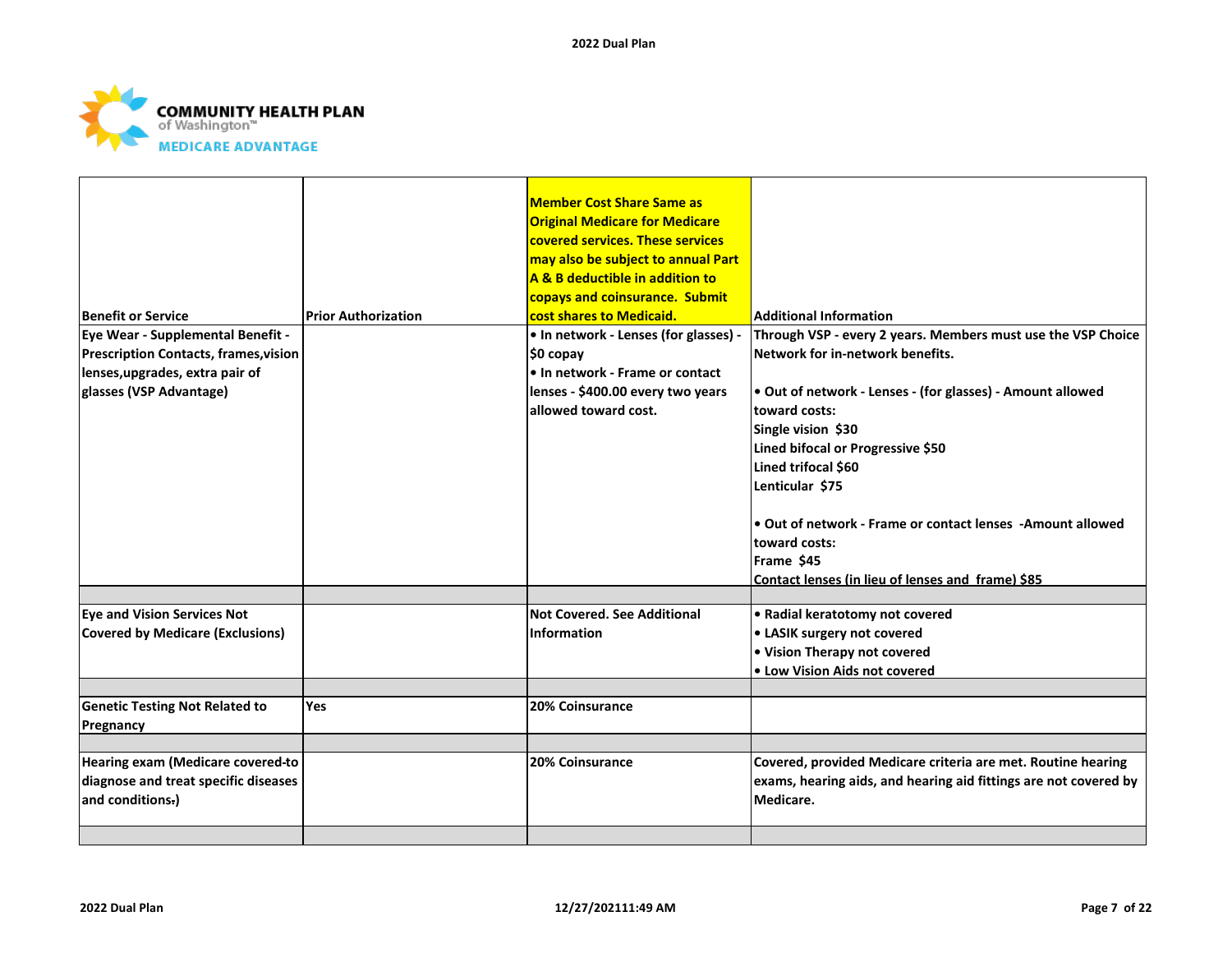

| <b>Benefit or Service</b>                                                                    | <b>Prior Authorization</b>                                                                                                                                                                                                                                  | <b>Member Cost Share Same as</b><br><b>Original Medicare for Medicare</b><br>covered services. These services<br>may also be subject to annual Part<br>A & B deductible in addition to<br>copays and coinsurance. Submit<br>cost shares to Medicaid. | <b>Additional Information</b>                                                                                                                                    |
|----------------------------------------------------------------------------------------------|-------------------------------------------------------------------------------------------------------------------------------------------------------------------------------------------------------------------------------------------------------------|------------------------------------------------------------------------------------------------------------------------------------------------------------------------------------------------------------------------------------------------------|------------------------------------------------------------------------------------------------------------------------------------------------------------------|
| <b>Hearing exam (Routine)</b><br>Supplemental benefit, not covered<br>by Medicare            |                                                                                                                                                                                                                                                             | $$0$ copay                                                                                                                                                                                                                                           | Routine Hearing Exam must be performed by audiologist. 1 per<br>year.                                                                                            |
| Hearing aid fittings and evaluation<br>Supplemental benefit, not covered<br>by Medicare      |                                                                                                                                                                                                                                                             | $$0$ copay                                                                                                                                                                                                                                           | 1 per year.                                                                                                                                                      |
| Hearing aids and hearing aid<br>supplies<br>Supplemental benefit, not covered<br>by Medicare |                                                                                                                                                                                                                                                             | Cost share is anything over<br>\$1700.00 benefit maximum.                                                                                                                                                                                            | \$1700.00 dollar benefit maximum every calendar year. This<br>benefit includes hearing aid related supplies and repairs and<br>applies to the \$1700.00 maximum. |
| <b>HIV screening</b>                                                                         |                                                                                                                                                                                                                                                             | \$0 copay                                                                                                                                                                                                                                            | For planned preventive services that become diagnostic during<br>the screening, cost sharing may apply.                                                          |
| Home health, Home Health Agency<br>care                                                      | Required for Home Health Services. \$0 coinsurance<br>Services related to the Home Health<br>care may also require prior<br>authorization, for example<br>medication, enteral nutrition.<br><b>Review Prior Authorization list for</b><br>related services. |                                                                                                                                                                                                                                                      | 20% coinsurance for durable medical equipment (DME) still<br>applies when related to Home Health services.                                                       |
| <b>Homemaker Services (Exclusion)</b>                                                        | <b>Not Covered</b>                                                                                                                                                                                                                                          | <b>Not Covered</b>                                                                                                                                                                                                                                   | Services include basic household assistance, light housekeeping<br>or light meal preparation.                                                                    |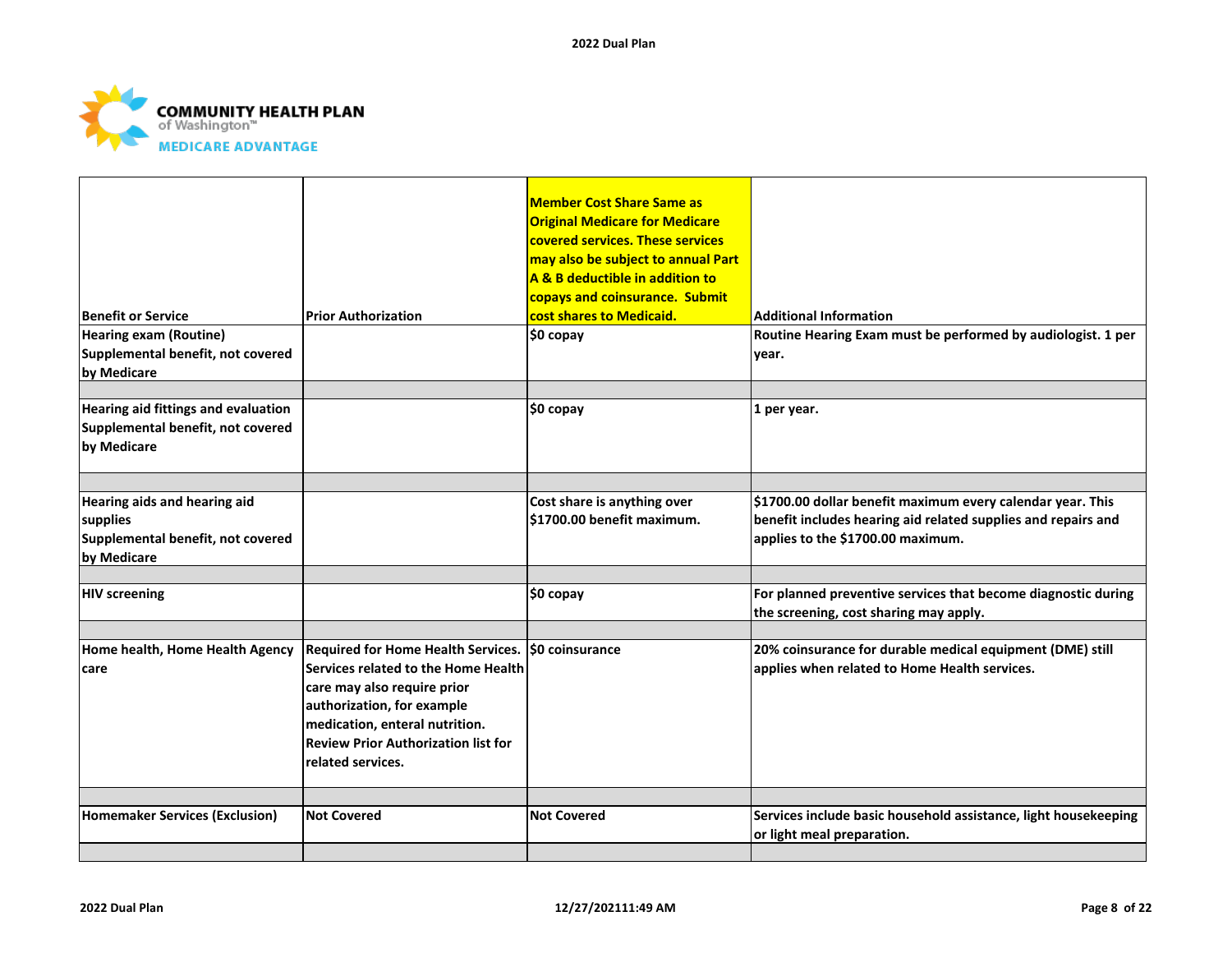

| <b>Benefit or Service</b><br>Hospice care (inpatient and home)                            | <b>Prior Authorization</b><br>No.                                                                                                                                                                                                                    | <b>Member Cost Share Same as</b><br><b>Original Medicare for Medicare</b><br>covered services. These services<br>may also be subject to annual Part<br>A & B deductible in addition to<br>copays and coinsurance. Submit<br>cost shares to Medicaid. | <b>Additional Information</b><br>You pay nothing for hospice care from a Medicare certified                                                                                                                                          |
|-------------------------------------------------------------------------------------------|------------------------------------------------------------------------------------------------------------------------------------------------------------------------------------------------------------------------------------------------------|------------------------------------------------------------------------------------------------------------------------------------------------------------------------------------------------------------------------------------------------------|--------------------------------------------------------------------------------------------------------------------------------------------------------------------------------------------------------------------------------------|
|                                                                                           |                                                                                                                                                                                                                                                      |                                                                                                                                                                                                                                                      | hospice. You may have to pay part of the cost for drugs and<br>respite care. Hospice is covered outside of our plan.                                                                                                                 |
| Hyperbaric oxygen treatment                                                               | <b>Yes</b>                                                                                                                                                                                                                                           | 20% Coinsurance                                                                                                                                                                                                                                      |                                                                                                                                                                                                                                      |
| <b>Immunizations</b>                                                                      |                                                                                                                                                                                                                                                      | <b>SO Coinsurance</b>                                                                                                                                                                                                                                | Covered:<br>· pneumonia<br>influenza (flu shot)<br>Hepatitis B<br>*Shingles vaccine (Zostavax) is covered under pharmacy - Part D<br>Benefit*                                                                                        |
| Infusion Therapy, Home Infusion<br>Therapy                                                | Not Required for Infusion Therapy<br>Services. Services related to the<br>Infusion Therapy care may require<br>prior authorization, for example<br>medication, enteral nutrition.<br><b>Review Prior Authorization list for</b><br>related services. | 20% coinsurance                                                                                                                                                                                                                                      | Not Required for Infusion Therapy Services. Services related to<br>the Infusion Therapy care may require prior authorization, for<br>example medication, enteral nutrition. Review Prior<br>Authorization list for related services. |
| Injections, Injectable drugs                                                              | See Prior Authorization (PA) List                                                                                                                                                                                                                    | 20% Coinsurance                                                                                                                                                                                                                                      | Covered, provided Medicare criteria are met. Includes                                                                                                                                                                                |
| (Prescription drugs Medicare Part B Note: All Unclassified biologics<br>medical benefits) | (J3590) require a prior<br>authorization.                                                                                                                                                                                                            |                                                                                                                                                                                                                                                      | chemotherapy related drugs, drugs related to home dialysis,<br><b>B12, etc.</b>                                                                                                                                                      |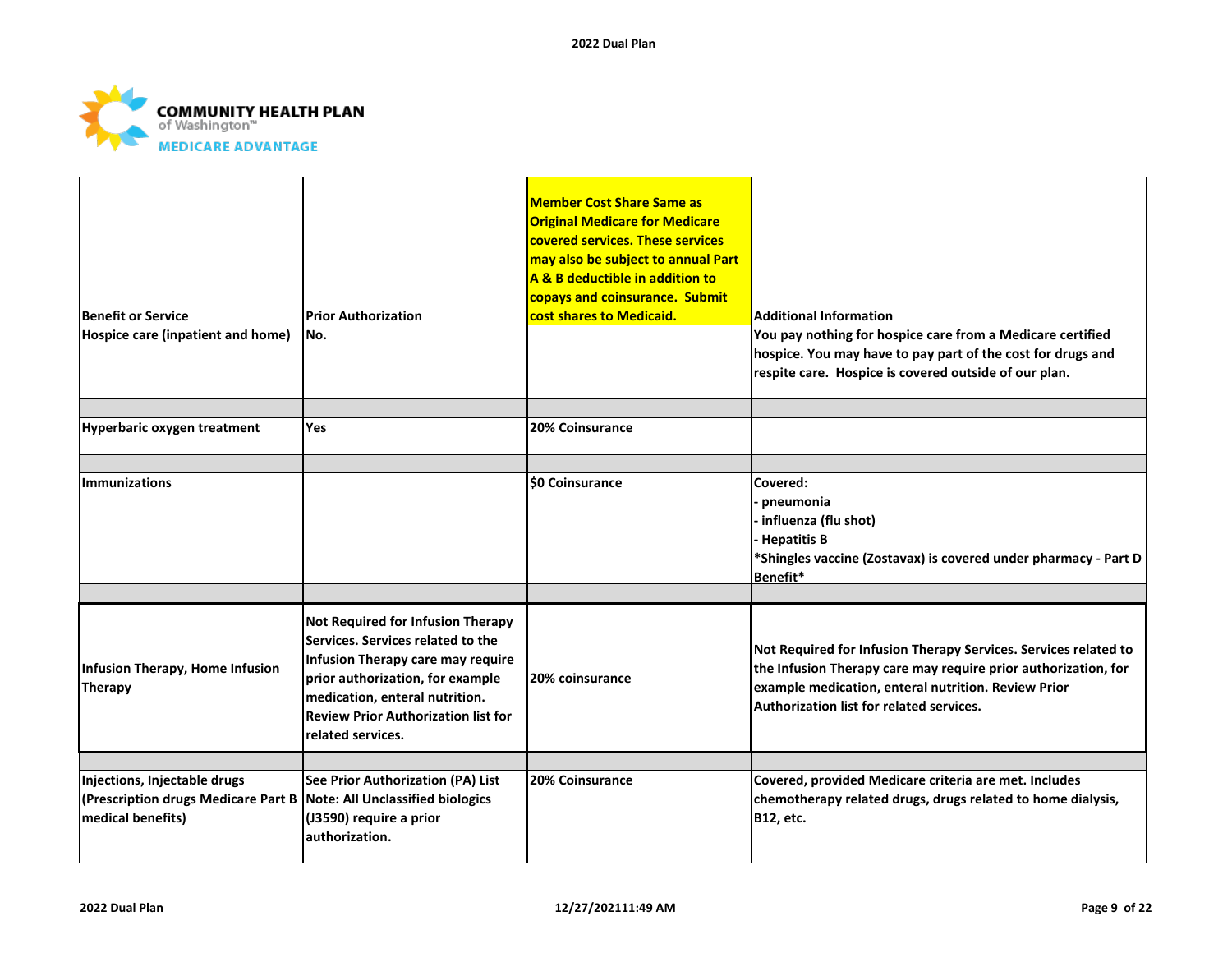

| <b>Benefit or Service</b>                                                         | <b>Prior Authorization</b> | <b>Member Cost Share Same as</b><br><b>Original Medicare for Medicare</b><br>covered services. These services<br>may also be subject to annual Part<br>A & B deductible in addition to<br>copays and coinsurance. Submit<br>cost shares to Medicaid. | <b>Additional Information</b>                                                                                                                                                                                                                                                                                                                                                                  |
|-----------------------------------------------------------------------------------|----------------------------|------------------------------------------------------------------------------------------------------------------------------------------------------------------------------------------------------------------------------------------------------|------------------------------------------------------------------------------------------------------------------------------------------------------------------------------------------------------------------------------------------------------------------------------------------------------------------------------------------------------------------------------------------------|
|                                                                                   |                            |                                                                                                                                                                                                                                                      |                                                                                                                                                                                                                                                                                                                                                                                                |
| Inpatient hospital Blood (including<br>inpatient skilled nursing<br>facility/SNF) |                            | No Blood Deductible<br>0% coinsurance                                                                                                                                                                                                                | Coverage begins with the first pint of blood needed. Includes<br>storage and administration. The patient is responsible for any<br>other applicable coinsurance amounts.                                                                                                                                                                                                                       |
|                                                                                   |                            |                                                                                                                                                                                                                                                      |                                                                                                                                                                                                                                                                                                                                                                                                |
| <b>Outpatient Blood</b>                                                           |                            | <b>No Blood Deductible</b><br>0% coinsurance                                                                                                                                                                                                         | Coverage begins with the fourth pint of blood needed. Coverage<br>of storage and administration begins with the first pint of blood<br>needed. The patient is responsible for any other applicable<br>coinsurance amounts.                                                                                                                                                                     |
| Inpatient hospital (acute) care                                                   | <b>Yes</b>                 | Deduct: \$1556.00<br>Days:<br>$ 01-60  - $00.00 $<br>$61-90 - $389.00$<br>91-over - \$778.00                                                                                                                                                         | <b>Inpatient Facility deductible and copays are before Fee-for</b><br>Service processes the claim. Deductible and copays apply per<br>benefit period. All admissions, planned and urgent, require<br>notification within 24 hrs. or next business day. Plan covers 90<br>days for an inpatient stay. 91 and over are the 60 additional<br>lifetime reserve days available if not already used. |
|                                                                                   |                            |                                                                                                                                                                                                                                                      |                                                                                                                                                                                                                                                                                                                                                                                                |
| <b>Inpatient Professional Services</b>                                            |                            | 20% Coinsurance                                                                                                                                                                                                                                      |                                                                                                                                                                                                                                                                                                                                                                                                |
|                                                                                   |                            |                                                                                                                                                                                                                                                      |                                                                                                                                                                                                                                                                                                                                                                                                |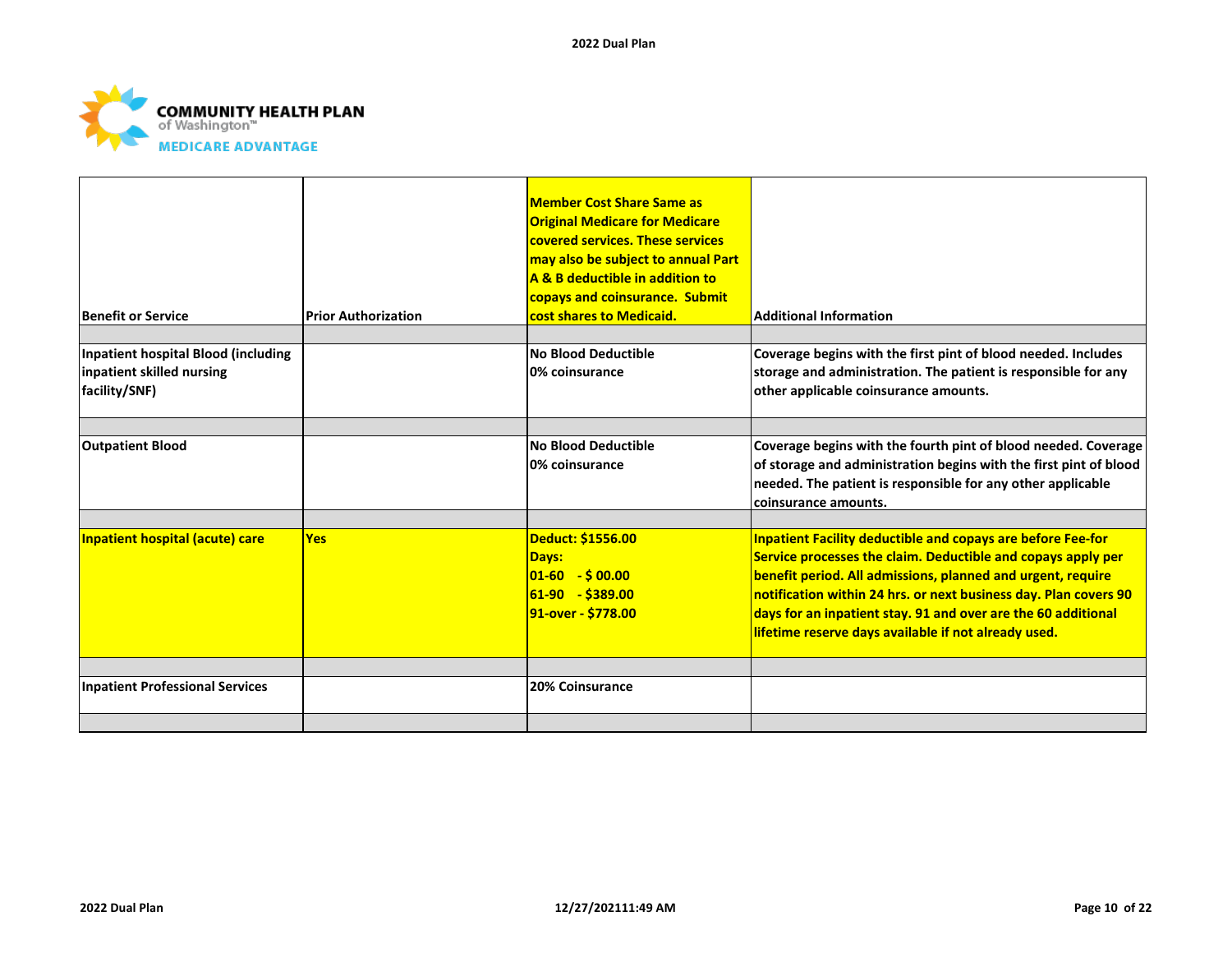

|                                             |                            | <b>Member Cost Share Same as</b>      |                                                                    |
|---------------------------------------------|----------------------------|---------------------------------------|--------------------------------------------------------------------|
|                                             |                            | <b>Original Medicare for Medicare</b> |                                                                    |
|                                             |                            | covered services. These services      |                                                                    |
|                                             |                            |                                       |                                                                    |
|                                             |                            | may also be subject to annual Part    |                                                                    |
|                                             |                            | A & B deductible in addition to       |                                                                    |
|                                             |                            | copays and coinsurance. Submit        |                                                                    |
| <b>Benefit or Service</b>                   | <b>Prior Authorization</b> | cost shares to Medicaid.              | <b>Additional Information</b>                                      |
| <b>Inpatient Hospital (facility) mental</b> | <b>Yes</b>                 | Deduct: \$1556.00                     | <b>Inpatient Facility deductible and copays are before Fee-for</b> |
| health, psychiatric, psychiatrist}          |                            | <b>Days:</b>                          | Service processes the claim. Deductible and copays apply per       |
| care                                        |                            | $01-60 - $00.00$                      | benefit period. Plan covers 90 days for a psychiatric facility     |
|                                             |                            | $61-90 - $389.00$                     | inpatient stay. 91 and over are the 60 additional lifetime         |
|                                             |                            | 91-over - \$778.00                    | reserve days available if not already used. 190-day lifetime       |
|                                             |                            |                                       | limitation in a psychiatric facility. The 190-day lifetime limit   |
|                                             |                            |                                       | does not apply to inpatient psychiatric services furnished in a    |
|                                             |                            |                                       | general hospital. All admissions, planned and urgent, require      |
|                                             |                            |                                       | notification within 24 hrs, or next business day.                  |
|                                             |                            |                                       |                                                                    |
| <b>Inpatient Facility rehabilitation</b>    | <b>Yes</b>                 | Deduct: \$1556.00                     | <b>Inpatient Facility deductible and copays are before Fee-for</b> |
| services (physical, speech,                 |                            | Days:                                 | Service processes the claim. Deductible and copays apply per       |
| <b>occupational therapies)</b>              |                            | $01-60 - $00.00$                      | benefit period. All admissions, planned and urgent, require        |
|                                             |                            | $61-90 - $389.00$                     | notification within 24 hrs. or next business day. Plan covers 90   |
|                                             |                            | 91-over - \$778.00                    | days for an inpatient stay. 91 and over are the 60 additional      |
|                                             |                            |                                       | lifetime reserve days available if not already used.               |
|                                             |                            |                                       |                                                                    |
| Inpatient services covered during a         |                            | 20% coinsurance                       | Covered, provided Medicare criteria are met.                       |
| non-covered inpatient stay                  |                            |                                       |                                                                    |
|                                             |                            |                                       |                                                                    |
|                                             |                            |                                       |                                                                    |
| <b>Inpatient Facility substance abuse</b>   | <b>Yes</b>                 | Deduct: \$1556.00                     | <b>Inpatient Facility deductible and copays are before Fee-for</b> |
|                                             |                            | <b>Days:</b>                          | Service processes the claim. Deductible and copays apply per       |
|                                             |                            | $01-60 - $00.00$                      | benefit period. All admissions, planned and urgent, require        |
|                                             |                            | $61-90 - $389.00$                     | notification within 24 hrs. or next business day. Plan covers 90   |
|                                             |                            | 91-over - \$778.00                    | days for an inpatient stay. 91 and over are the 60 additional      |
|                                             |                            |                                       | lifetime reserve days available if not already used.               |
|                                             |                            |                                       |                                                                    |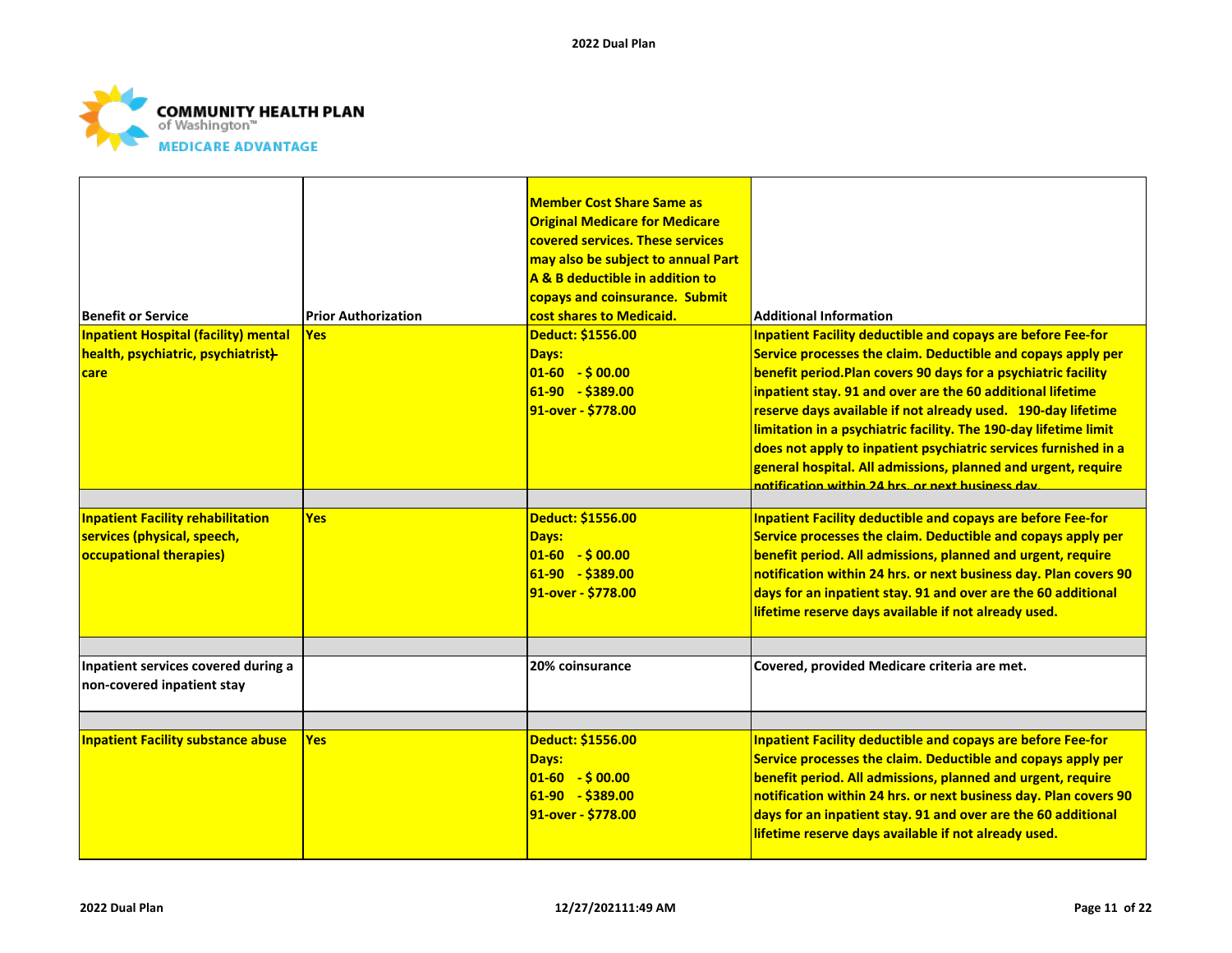

| <b>Benefit or Service</b>                                                                         | <b>Prior Authorization</b>                            | <b>Member Cost Share Same as</b><br><b>Original Medicare for Medicare</b><br>covered services. These services<br>may also be subject to annual Part<br>A & B deductible in addition to<br>copays and coinsurance. Submit<br>cost shares to Medicaid. | <b>Additional Information</b>                                                                                                                                                                                                                       |
|---------------------------------------------------------------------------------------------------|-------------------------------------------------------|------------------------------------------------------------------------------------------------------------------------------------------------------------------------------------------------------------------------------------------------------|-----------------------------------------------------------------------------------------------------------------------------------------------------------------------------------------------------------------------------------------------------|
|                                                                                                   |                                                       |                                                                                                                                                                                                                                                      |                                                                                                                                                                                                                                                     |
| Kidney disease and conditions<br>(Hemodialysis, Dialysis, End Stage<br><b>Renal Disease/ESRD)</b> | NO. Effective 01/01/2016<br>Notification is required. | <b>20% coinsurance</b>                                                                                                                                                                                                                               |                                                                                                                                                                                                                                                     |
| Kidney disease education (on<br>dialysis)                                                         | No.                                                   |                                                                                                                                                                                                                                                      | Medicare covers 6 sessions of kidney disease education per<br>lifetime per Medicare.                                                                                                                                                                |
| Mastectomy related bras and<br>supplies (DME)                                                     | If over \$500.00                                      | 20% cost share                                                                                                                                                                                                                                       |                                                                                                                                                                                                                                                     |
| <b>Meal, Meals Benefit</b><br>(Supplemental)                                                      |                                                       | 0% cost share                                                                                                                                                                                                                                        | Meals can be delivered to the home upon discharge from a<br>hospital or skilled nursing facility. 2 meals per day up to 14 days<br>after discharge, up to 6 occurrences per year. Meals to dine<br>with members that are inpatient are not covered. |
|                                                                                                   |                                                       |                                                                                                                                                                                                                                                      |                                                                                                                                                                                                                                                     |
| <b>Medical nutrition therapy</b><br>leducation                                                    | <b>No</b>                                             | 0% cost share                                                                                                                                                                                                                                        | Education for people with diabetes, kidney disease (patient not<br>on dialysis) post kidney transplant. 3 hrs. for first year. 2 hrs.<br>each year after the first year.                                                                            |
| <b>Nurse Advice Line</b>                                                                          |                                                       | 0% cost share                                                                                                                                                                                                                                        | 24 hour nurse hotline available: 1-866-418-1002 or TTY 1-866-<br>418-1006                                                                                                                                                                           |
| Obesity screening and obesity<br>(counseling) therapy                                             |                                                       | 0% cost share                                                                                                                                                                                                                                        | Covered, provided Medicare criteria are met, e.g., body mass<br>index (BMI) of 30 or more, etc.                                                                                                                                                     |
| <b>Organ (Living) Donation</b><br>(Transplant)                                                    | <b>Yes</b>                                            | 20% coinsurance                                                                                                                                                                                                                                      | All admissions, planned and urgent, require notification within<br>24 hrs. or next business day.                                                                                                                                                    |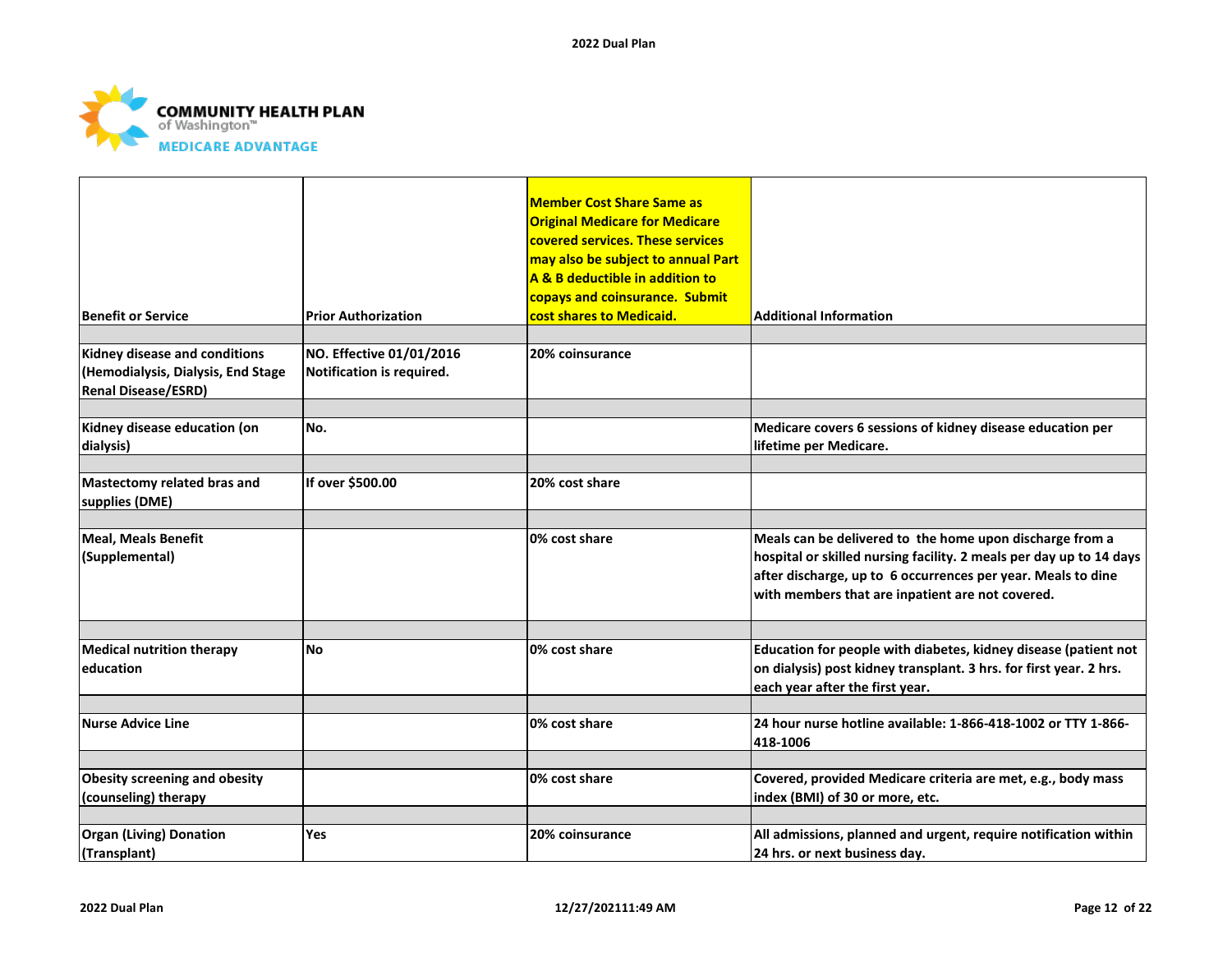

| <b>Benefit or Service</b>                                                                | <b>Prior Authorization</b>                                                                                               | <b>Member Cost Share Same as</b><br><b>Original Medicare for Medicare</b><br>covered services. These services<br>may also be subject to annual Part<br>A & B deductible in addition to<br>copays and coinsurance. Submit<br>cost shares to Medicaid. | <b>Additional Information</b>                                                                                                                                                                                               |
|------------------------------------------------------------------------------------------|--------------------------------------------------------------------------------------------------------------------------|------------------------------------------------------------------------------------------------------------------------------------------------------------------------------------------------------------------------------------------------------|-----------------------------------------------------------------------------------------------------------------------------------------------------------------------------------------------------------------------------|
| <b>Orthotics (Supportive Devices for</b><br>feet)                                        | Only covered for diabetic foot<br>disease.<br>Prior auth required for orthotics<br>(shoe inserts) greater than \$500.00. | \$0 cost share                                                                                                                                                                                                                                       | • 2 sets of shoe inserts (orthotics) covered per calendar year<br>only for diabetic foot disease.                                                                                                                           |
| Outpatient diagnostic tests and<br>therapeutic services (lab, radiology,<br>x-ray)       | Some require prior authorization.<br><b>Check PA List and Procedure Codes</b><br>lfor more details.                      | 0% Medicare covered lab<br>20% Other diagnostic procedures                                                                                                                                                                                           |                                                                                                                                                                                                                             |
| <b>Outpatient hospital services,</b><br>includes observation                             | See Prior Authorization (PA) List                                                                                        | 20% coinsurance                                                                                                                                                                                                                                      |                                                                                                                                                                                                                             |
| Outpatient mental health (not<br>psychiatrist)                                           |                                                                                                                          | 20% Coinsurance                                                                                                                                                                                                                                      | Copay the same for group therapy. Must be Medicare eligible<br>provider. Per CMS, some 'counselors' are not eligible to perform<br>services for Medicare and Medicare Advantage members.                                    |
| <b>Outpatient psychiatrist care</b>                                                      |                                                                                                                          | 20% coinsurance                                                                                                                                                                                                                                      | Coinsurance the same for group therapy.                                                                                                                                                                                     |
| <b>Outpatient rehabilitation services</b><br>(physical, speech, occupational<br>therapy) | Prior authorization required after<br>initial 12 visits.                                                                 | 20% coinsurance                                                                                                                                                                                                                                      | 12 visits allowed for each type of therapy. 12 PT, 12 OT and 12<br>ST. Prior Authorization is required for additional visits after the<br>initial 12 visits. Evaluation and reevaluation is separate from the<br>12 visits. |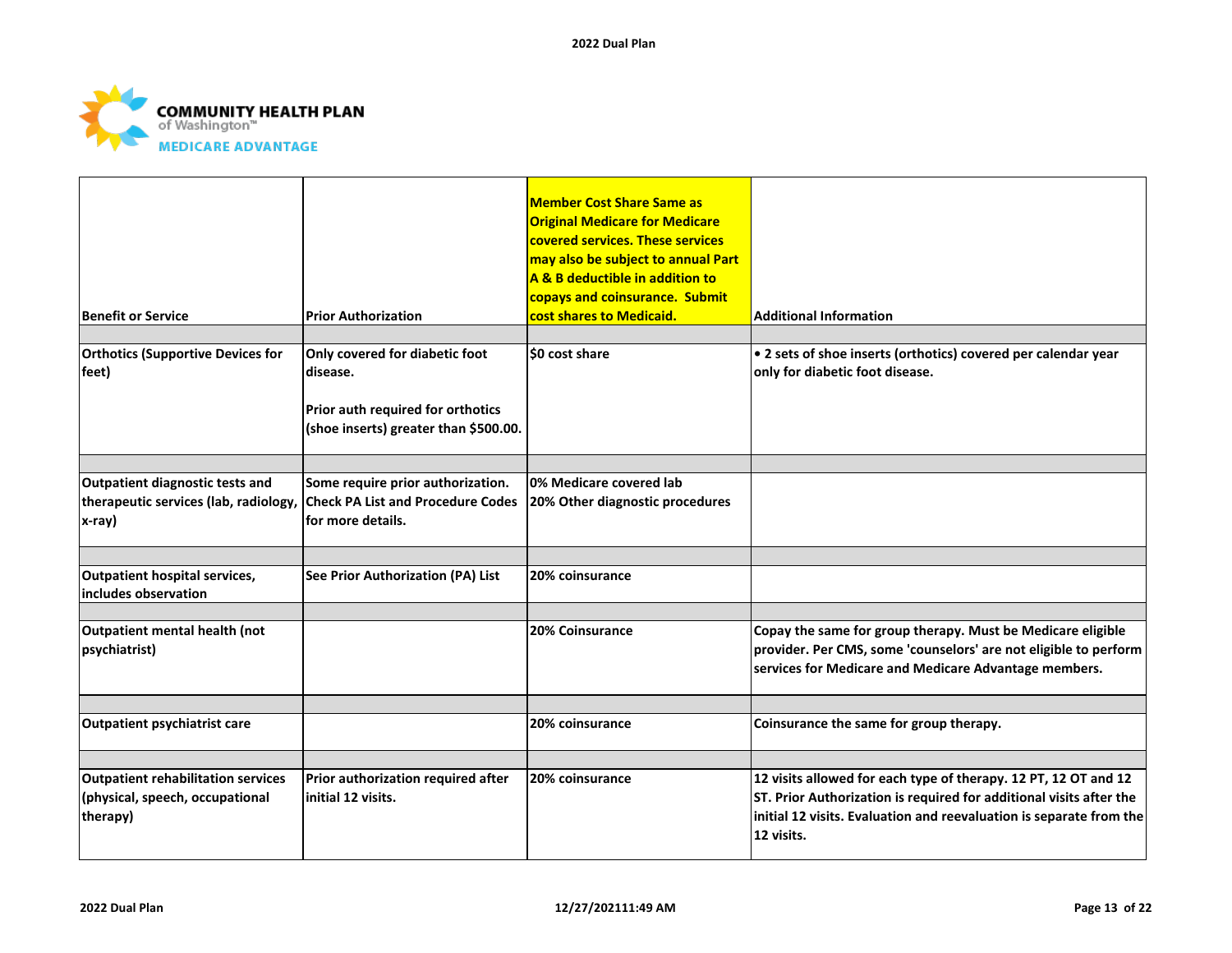

| <b>Benefit or Service</b>                                                                      | <b>Prior Authorization</b>                                                                                         | <b>Member Cost Share Same as</b><br><b>Original Medicare for Medicare</b><br>covered services. These services<br>may also be subject to annual Part<br>A & B deductible in addition to<br>copays and coinsurance. Submit<br>cost shares to Medicaid. | <b>Additional Information</b>                                                                                                                                                                     |
|------------------------------------------------------------------------------------------------|--------------------------------------------------------------------------------------------------------------------|------------------------------------------------------------------------------------------------------------------------------------------------------------------------------------------------------------------------------------------------------|---------------------------------------------------------------------------------------------------------------------------------------------------------------------------------------------------|
| Outpatient substance abuse<br>services                                                         | <b>Yes</b>                                                                                                         | 20% coinsurance                                                                                                                                                                                                                                      | Opioid Treatment Services, to allow codes G2067 through<br>G2080, the provider must be certified with SAMSAH and<br>enrolled with Medicare.                                                       |
| Outpatient surgery, ambulatory<br>surgical centers (ASC)                                       | See Prior Authorization (PA) List                                                                                  | 20% coinsurance                                                                                                                                                                                                                                      |                                                                                                                                                                                                   |
| <b>Over the Counter (OTC)</b><br>medication/pharmacy                                           | Not Covered by Original Medicare,<br>see OVER-THE - COUNTER (OTC)<br>MAIL ORDER for Supplemental<br><b>Benefit</b> |                                                                                                                                                                                                                                                      |                                                                                                                                                                                                   |
| Partial hospitalization service<br>(intensive outpatient mental health<br>services)            |                                                                                                                    | 20% coinsurance                                                                                                                                                                                                                                      | Must be Medicare eligible provider. Per CMS, some 'counselors'<br>are not eligible to perform services for Medicare and Medicare<br>Advantage members.                                            |
| Physician/Practitioner/PCP<br>services, including doctor's office<br>visits                    |                                                                                                                    | 20% coinsurance                                                                                                                                                                                                                                      |                                                                                                                                                                                                   |
| Physical Exam, See Welcome to<br>Medicare Preventive Visit and<br><b>Annual Wellness Visit</b> |                                                                                                                    | See Welcome to Medicare<br><b>Preventive Visit and Annual</b><br><b>Wellness Visit</b>                                                                                                                                                               | See Welcome to Medicare Preventive Visit and Annual Wellness<br>Visit                                                                                                                             |
| Podiatry Services (Foot Care) When<br><b>Not Covered by Medicare</b><br>(Supplemental Benefit) |                                                                                                                    | 0% coinsurance                                                                                                                                                                                                                                       | 4 visits each year - Not limited to Medicare covered diagnosis<br>codes. NEW, when the primary care is Diabetes an additional 4<br>visits each year for a total of 8 Non-Medicare covered visits. |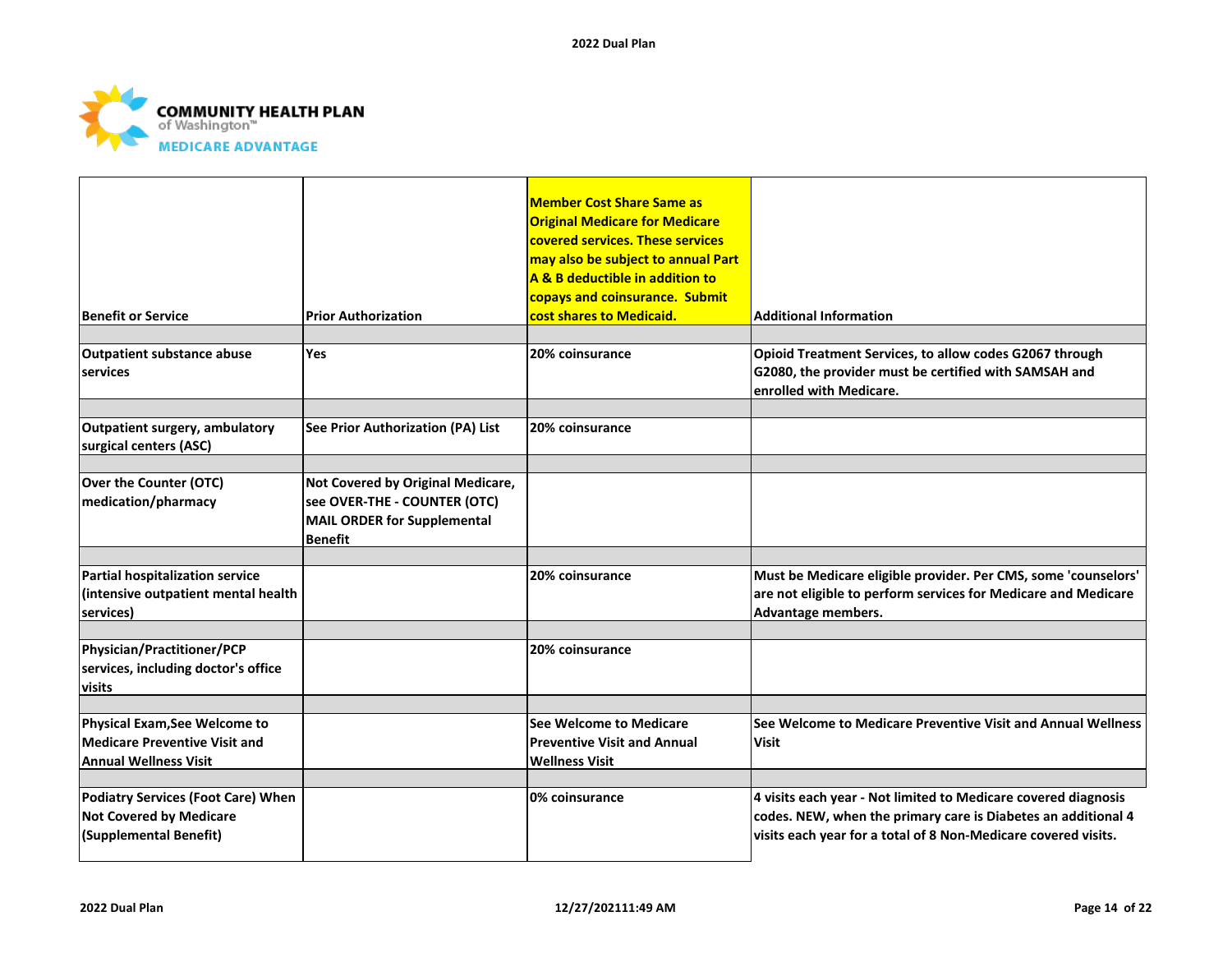

| <b>Benefit or Service</b>                                                                       | <b>Prior Authorization</b>               | <b>Member Cost Share Same as</b><br><b>Original Medicare for Medicare</b><br>covered services. These services<br>may also be subject to annual Part<br>A & B deductible in addition to<br>copays and coinsurance. Submit<br>cost shares to Medicaid. | <b>Additional Information</b>                                                                                                                                                                                   |
|-------------------------------------------------------------------------------------------------|------------------------------------------|------------------------------------------------------------------------------------------------------------------------------------------------------------------------------------------------------------------------------------------------------|-----------------------------------------------------------------------------------------------------------------------------------------------------------------------------------------------------------------|
|                                                                                                 |                                          |                                                                                                                                                                                                                                                      |                                                                                                                                                                                                                 |
| <b>Podiatry Services (Foot Care)</b><br><b>Medical Medicare Covered</b>                         |                                          | *20% coinsurance                                                                                                                                                                                                                                     | *When the primary care is Diabetes the office visit (E & M<br>service) coinsurance is zero. Medicare covered podiatry limited<br>to Medicare covered diagnosis codes.                                           |
|                                                                                                 |                                          |                                                                                                                                                                                                                                                      |                                                                                                                                                                                                                 |
| <b>Prescription drugs Medicare Part B</b><br>medical benefits (injectable drugs,<br>injections) | See Prior Authorization (PA) List        | 20% coinsurance                                                                                                                                                                                                                                      | Includes chemotherapy related drugs, drugs related to home<br>dialysis, etc.                                                                                                                                    |
|                                                                                                 |                                          |                                                                                                                                                                                                                                                      |                                                                                                                                                                                                                 |
| <b>Prescription drugs Medicare Part D</b><br>pharmacy benefit (drug list,<br>formulary)         |                                          | Pharmacy Part D is covered.                                                                                                                                                                                                                          | Over the counter (OTC) not covered                                                                                                                                                                              |
|                                                                                                 |                                          |                                                                                                                                                                                                                                                      |                                                                                                                                                                                                                 |
| <b>Primary Care Physician (PCP)</b>                                                             |                                          | 20% coinsurance                                                                                                                                                                                                                                      |                                                                                                                                                                                                                 |
|                                                                                                 |                                          |                                                                                                                                                                                                                                                      |                                                                                                                                                                                                                 |
| Prostate cancer screening exams<br>(PSA)                                                        |                                          | \$0 copay                                                                                                                                                                                                                                            | "For planned preventive services that become diagnostic during<br>the screening, cost sharing may apply.<br>For men over age 50:<br><b>.</b> Every 12 months: Digital rectal exam<br>• Every 12 months PSA test |
|                                                                                                 |                                          |                                                                                                                                                                                                                                                      |                                                                                                                                                                                                                 |
| <b>Prosthetic devices and related</b><br>supplies (DME)                                         | <b>See Prior Authorization (PA) List</b> | 20% coinsurance                                                                                                                                                                                                                                      |                                                                                                                                                                                                                 |
|                                                                                                 |                                          |                                                                                                                                                                                                                                                      |                                                                                                                                                                                                                 |
| <b>Pulmonary rehabilitation services</b>                                                        |                                          | 20% coinsurance                                                                                                                                                                                                                                      | Limited to a maximum of 2 1-hour sessions per day for up to 36<br>sessions, with the option for an additional 36 sessions if<br>medically necessary.                                                            |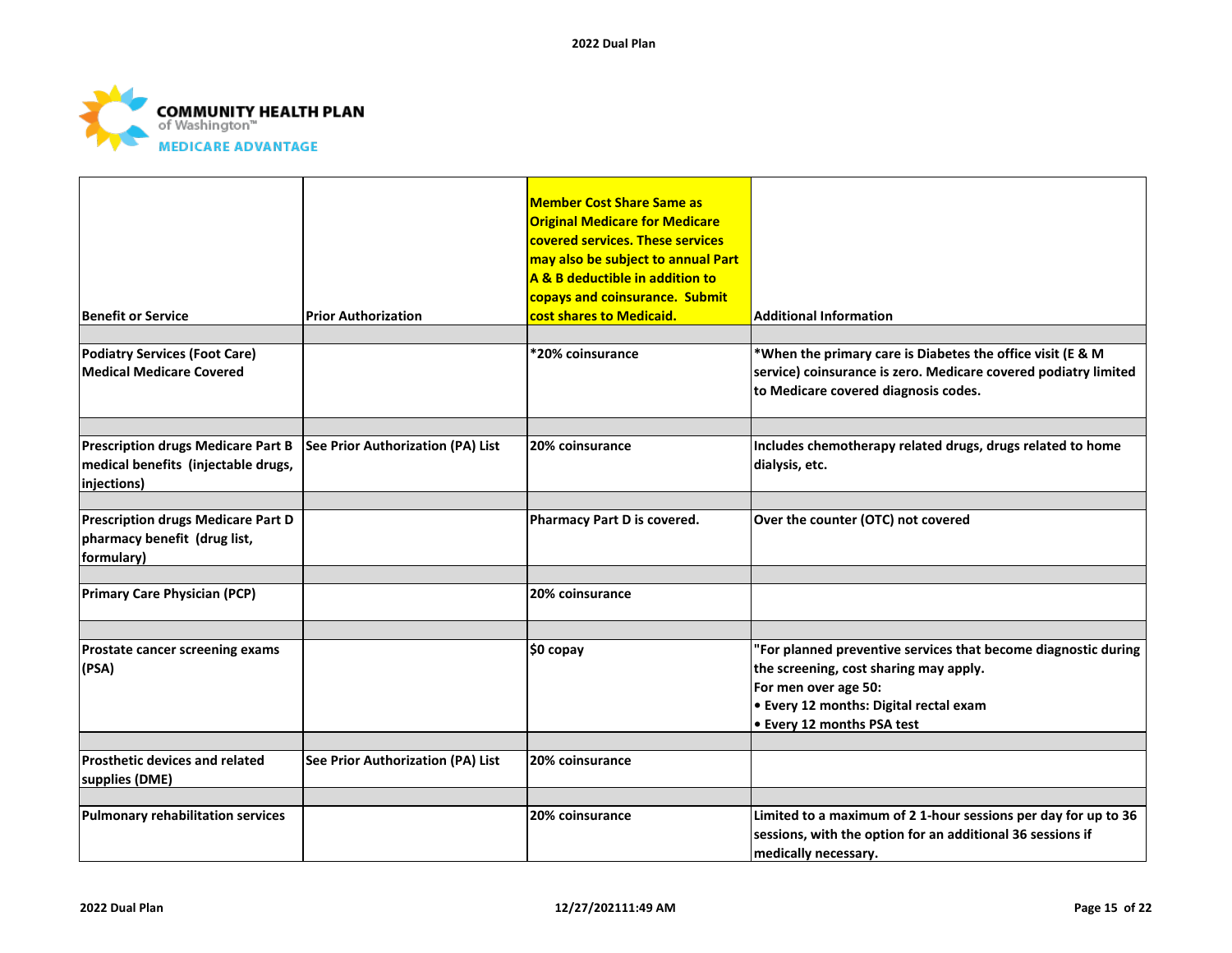

| Benefit or Service                                                                                              | <b>Prior Authorization</b> | <b>Member Cost Share Same as</b><br><b>Original Medicare for Medicare</b><br>covered services. These services<br>may also be subject to annual Part<br>A & B deductible in addition to<br>copays and coinsurance. Submit<br>cost shares to Medicaid. | <b>Additional Information</b>                                                                                                                                                                                                                                                                   |
|-----------------------------------------------------------------------------------------------------------------|----------------------------|------------------------------------------------------------------------------------------------------------------------------------------------------------------------------------------------------------------------------------------------------|-------------------------------------------------------------------------------------------------------------------------------------------------------------------------------------------------------------------------------------------------------------------------------------------------|
|                                                                                                                 |                            |                                                                                                                                                                                                                                                      |                                                                                                                                                                                                                                                                                                 |
| Screening and counseling to reduce<br>alcohol misuse                                                            |                            | \$0 copay                                                                                                                                                                                                                                            | For planned preventive services that become diagnostic during<br>the screening, cost sharing may apply.                                                                                                                                                                                         |
| Screening for sexually transmitted<br>infections (STIs) and counseling to<br>prevent STIs                       |                            | \$0 copay                                                                                                                                                                                                                                            | For planned preventive services that become diagnostic during<br>the screening, cost sharing may apply.                                                                                                                                                                                         |
| Shoes, Diabetic- SEE Diabetes self-<br>management training, diabetic<br>services and diabetes supplies<br>(DME) |                            |                                                                                                                                                                                                                                                      |                                                                                                                                                                                                                                                                                                 |
| Shoes, Orthopedic/Prosthetic with<br><b>Braces (DME)</b>                                                        | Yes, greater than \$500.00 | 20% coinsurance                                                                                                                                                                                                                                      | Limited coverage. Prosthetic/Orthopedic Shoes that are part of<br>a leg brace are covered and included in the cost of the leg brace.                                                                                                                                                            |
| <b>Skilled nursing inpatient facility</b><br><b>(SNF) care (Part A)</b>                                         | <b>Yes</b>                 | Days:<br>$01-20 - $0.00$<br>$21 - 100 - $194.50$<br>$+100 - Al \ncosts$                                                                                                                                                                              | Three day acute inpatient hospital days are not required prior<br>to SNF admission. SNF copays are applied each benefit period.<br>Custodial (not medically necessary) care is not covered. All<br>admissions, planned and urgent, require notification within 24<br>hrs. or next business day. |
| <b>Skilled nursing facility (SNF)</b><br>inpatient care (Part B)                                                |                            | 20% coinsurance                                                                                                                                                                                                                                      | Part B (outpatient) coinsurance and benefit limits apply.                                                                                                                                                                                                                                       |
| <b>Skilled nursing facility (SNF) Blood</b>                                                                     |                            | No blood deductible<br>0% coinsurance                                                                                                                                                                                                                |                                                                                                                                                                                                                                                                                                 |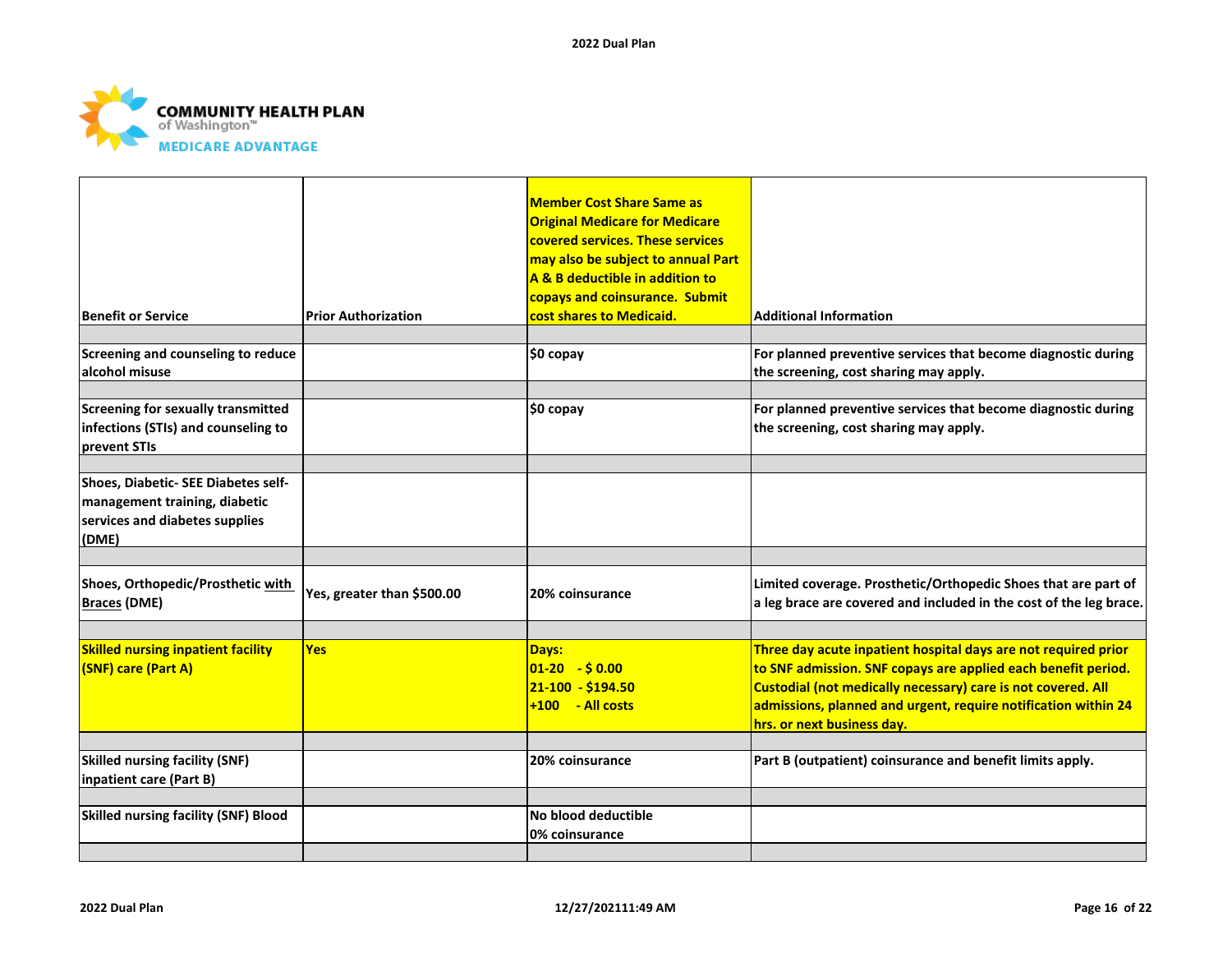

|                                           |                            | <b>Member Cost Share Same as</b><br><b>Original Medicare for Medicare</b><br>covered services. These services<br>may also be subject to annual Part<br><b>A &amp; B deductible in addition to</b> |                                                                                      |
|-------------------------------------------|----------------------------|---------------------------------------------------------------------------------------------------------------------------------------------------------------------------------------------------|--------------------------------------------------------------------------------------|
|                                           |                            | copays and coinsurance. Submit                                                                                                                                                                    |                                                                                      |
| <b>Benefit or Service</b>                 | <b>Prior Authorization</b> | cost shares to Medicaid.                                                                                                                                                                          | <b>Additional Information</b>                                                        |
| <b>Sleep Studies</b>                      | No.                        | 20% coinsurance                                                                                                                                                                                   |                                                                                      |
|                                           |                            |                                                                                                                                                                                                   |                                                                                      |
| Smoking and tobacco use cessation         |                            | 0% Coinsurance                                                                                                                                                                                    | • Contact Optum at 1-866-784-8454 (1-866-QUIT-4-LIFE).                               |
|                                           |                            |                                                                                                                                                                                                   | . No disease - 8 sessions per calendar year                                          |
|                                           |                            |                                                                                                                                                                                                   | · Disease related - 8 sessions per calendar year                                     |
|                                           |                            |                                                                                                                                                                                                   |                                                                                      |
| <b>Sterilization Reversal (Exclusion)</b> | <b>Not Covered</b>         | <b>Not Covered</b>                                                                                                                                                                                | Reversal of sterilization procedures and non-prescription<br>contraceptive supplies. |
|                                           |                            |                                                                                                                                                                                                   |                                                                                      |
| <b>Specialist Physician Care/Services</b> |                            | 20% coinsurance                                                                                                                                                                                   |                                                                                      |
| (does not apply to psychiatrists,         |                            |                                                                                                                                                                                                   |                                                                                      |
| mental health, lab or radiology)          |                            |                                                                                                                                                                                                   |                                                                                      |
|                                           |                            |                                                                                                                                                                                                   |                                                                                      |
| Telemedicine, Telehealth (Virtual         |                            | 20% coinsurance                                                                                                                                                                                   | Covered. Must meet Original Medicare criteria.                                       |
| care)                                     |                            |                                                                                                                                                                                                   |                                                                                      |
|                                           |                            |                                                                                                                                                                                                   |                                                                                      |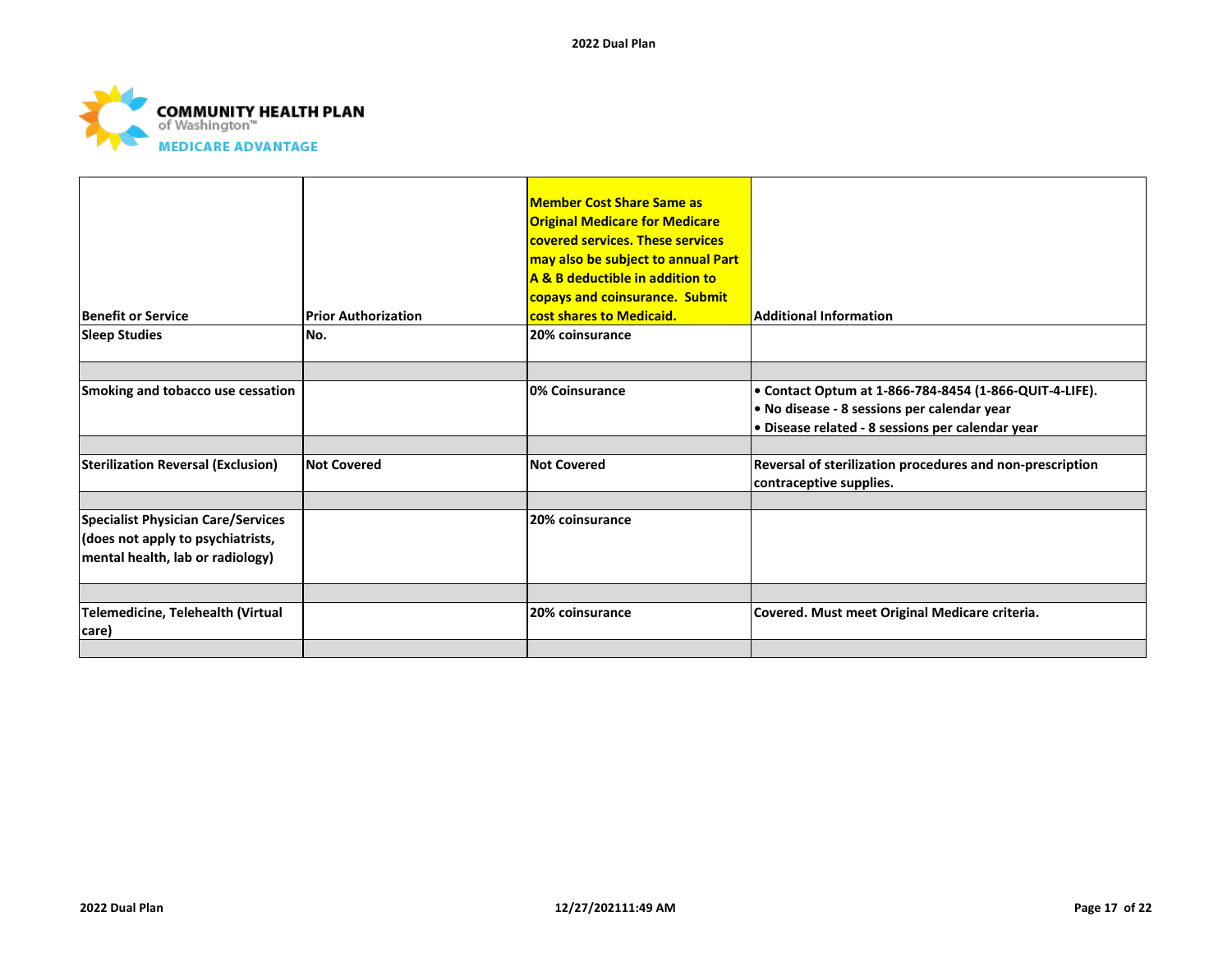

| <b>Benefit or Service</b>                                                      | <b>Prior Authorization</b>                                                                         | <b>Member Cost Share Same as</b><br><b>Original Medicare for Medicare</b><br>covered services. These services<br>may also be subject to annual Part<br>A & B deductible in addition to<br>copays and coinsurance. Submit<br>cost shares to Medicaid.                                                                                                                                                       | <b>Additional Information</b>                                                                                                                                                                      |
|--------------------------------------------------------------------------------|----------------------------------------------------------------------------------------------------|------------------------------------------------------------------------------------------------------------------------------------------------------------------------------------------------------------------------------------------------------------------------------------------------------------------------------------------------------------------------------------------------------------|----------------------------------------------------------------------------------------------------------------------------------------------------------------------------------------------------|
| Telemedicine, Telehealth (Virtual<br>care) - Supplemental                      |                                                                                                    | Member cost share same as in-<br>person cost shares for: Urgently<br><b>Needed Services; Primary Care</b><br>Physician Services; Physician<br>Specialist Services; Individual and<br><b>Group Sessions for Mental Health</b><br><b>Specialty Services; Individual and</b><br><b>Group Sessions for Psychiatric</b><br>Services; Individual and Group<br><b>Sessions for Outpatient Substance</b><br>Abuse. | Medicare criteria does not have to be met.                                                                                                                                                         |
| <b>Transplant Evaluation/Work-Up</b>                                           | <b>Yes</b>                                                                                         | 0% coinsurance (lab)                                                                                                                                                                                                                                                                                                                                                                                       |                                                                                                                                                                                                    |
|                                                                                |                                                                                                    |                                                                                                                                                                                                                                                                                                                                                                                                            |                                                                                                                                                                                                    |
| <b>Transplant</b>                                                              | Yes except for corneal transplants                                                                 | 20% coinsurance                                                                                                                                                                                                                                                                                                                                                                                            | Corneal transplant does not require prior authorization (PA),<br>other transplants do require PA. All admissions, planned and<br>urgent, require notification within 24 hrs. or next business day. |
|                                                                                | Transportation: SEE AMBULANCE or Transportation: SEE AMBULANCE or Transportation: SEE AMBULANCE or |                                                                                                                                                                                                                                                                                                                                                                                                            | Transportation: SEE AMBULANCE or TRANSPORTATION (NON-                                                                                                                                              |
| <b>TRANSPORTATION (NON-</b><br><b>EMERGENT) SUPPLEMENTAL</b><br><b>BENEFIT</b> | <b>TRANSPORTATION (NON-</b><br><b>EMERGENT) SUPPLEMENTAL</b><br><b>BENEFIT</b>                     | <b>TRANSPORTATION (NON-</b><br><b>EMERGENT) SUPPLEMENTAL</b><br><b>BENEFIT</b>                                                                                                                                                                                                                                                                                                                             | <b>EMERGENT) SUPPLEMENTAL BENEFIT</b>                                                                                                                                                              |
|                                                                                |                                                                                                    |                                                                                                                                                                                                                                                                                                                                                                                                            |                                                                                                                                                                                                    |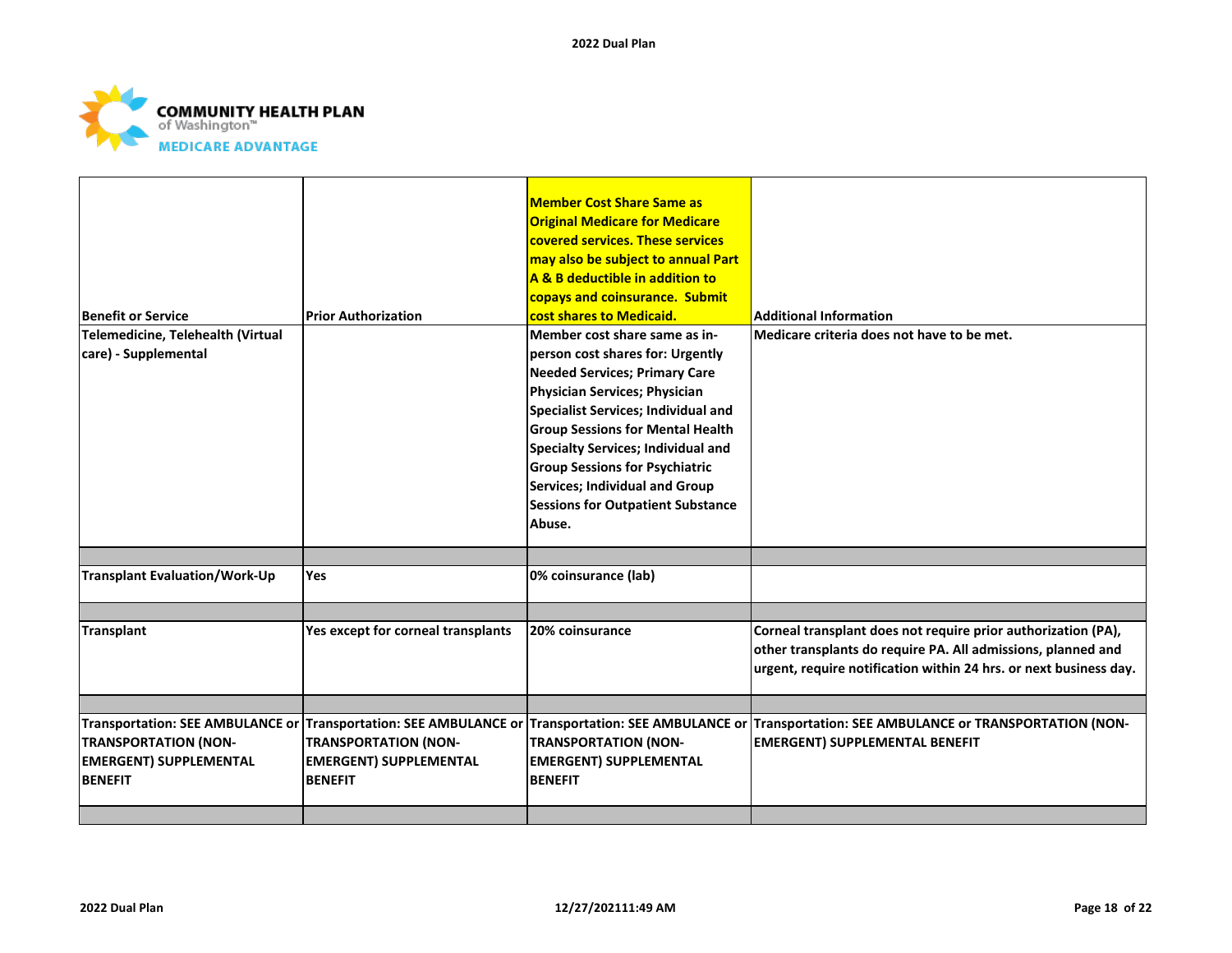

|                                                                           |                            | <b>Member Cost Share Same as</b><br><b>Original Medicare for Medicare</b><br>covered services. These services<br>may also be subject to annual Part<br>A & B deductible in addition to<br>copays and coinsurance. Submit |                                                                  |
|---------------------------------------------------------------------------|----------------------------|--------------------------------------------------------------------------------------------------------------------------------------------------------------------------------------------------------------------------|------------------------------------------------------------------|
| <b>Benefit or Service</b>                                                 | <b>Prior Authorization</b> | cost shares to Medicaid.                                                                                                                                                                                                 | <b>Additional Information</b>                                    |
| Unlisted Codes with Charge Greater Yes                                    |                            |                                                                                                                                                                                                                          | Unlisted codes is the actual, AMA description of the service.    |
| Than \$250.00                                                             |                            |                                                                                                                                                                                                                          | Medical necessity documentation and pricing must be              |
|                                                                           |                            |                                                                                                                                                                                                                          | submitted with the request.                                      |
|                                                                           |                            |                                                                                                                                                                                                                          | Example: 43499, Unlisted procedure, esophagus.                   |
|                                                                           |                            |                                                                                                                                                                                                                          |                                                                  |
| <b>Urgent (Urgently) needed care</b>                                      |                            | 20% coinsurance up to \$65.00                                                                                                                                                                                            | This coinsurance is before Medicaid processes the claim. The     |
|                                                                           |                            | lmaximum.                                                                                                                                                                                                                | member pays nothing.                                             |
|                                                                           |                            |                                                                                                                                                                                                                          |                                                                  |
| Vision Care SEE EYE EXAM AND EYE See Eye Exam and Eye Wear<br><b>WEAR</b> |                            | See Eye Exam and Eye Wear                                                                                                                                                                                                | See Eye Exam and Eye Wear                                        |
|                                                                           |                            |                                                                                                                                                                                                                          |                                                                  |
| <b>Welcome to Medicare Preventive</b>                                     |                            | ∣\$0 copay                                                                                                                                                                                                               | 1 visit lifetime max within 12 months of Part B effective date.  |
| <b>Visit (Initial Preventive Physical</b>                                 |                            |                                                                                                                                                                                                                          | For planned preventive services that become diagnostic during    |
| <b>Exam/IPPE or Annual Wellness</b>                                       |                            |                                                                                                                                                                                                                          | the screening, cost sharing may apply. If greater than 12 months |
| Visit/AWV)                                                                |                            |                                                                                                                                                                                                                          | from the effective date and did not receive a Welcome Exam       |
|                                                                           |                            |                                                                                                                                                                                                                          | see Annual Physical Exam                                         |
|                                                                           |                            |                                                                                                                                                                                                                          |                                                                  |
| Wig (DME)                                                                 | Yes if +\$500.00           | 20% coinsurance                                                                                                                                                                                                          | Must be medically necessary and meet criteria to covered by      |
|                                                                           |                            |                                                                                                                                                                                                                          | Medicare.                                                        |
|                                                                           |                            |                                                                                                                                                                                                                          |                                                                  |
| <b>Lung Cancer Screening</b>                                              |                            | ∣\$0 copay                                                                                                                                                                                                               | Limited to ages 55 through 77, once per year.                    |
|                                                                           |                            |                                                                                                                                                                                                                          |                                                                  |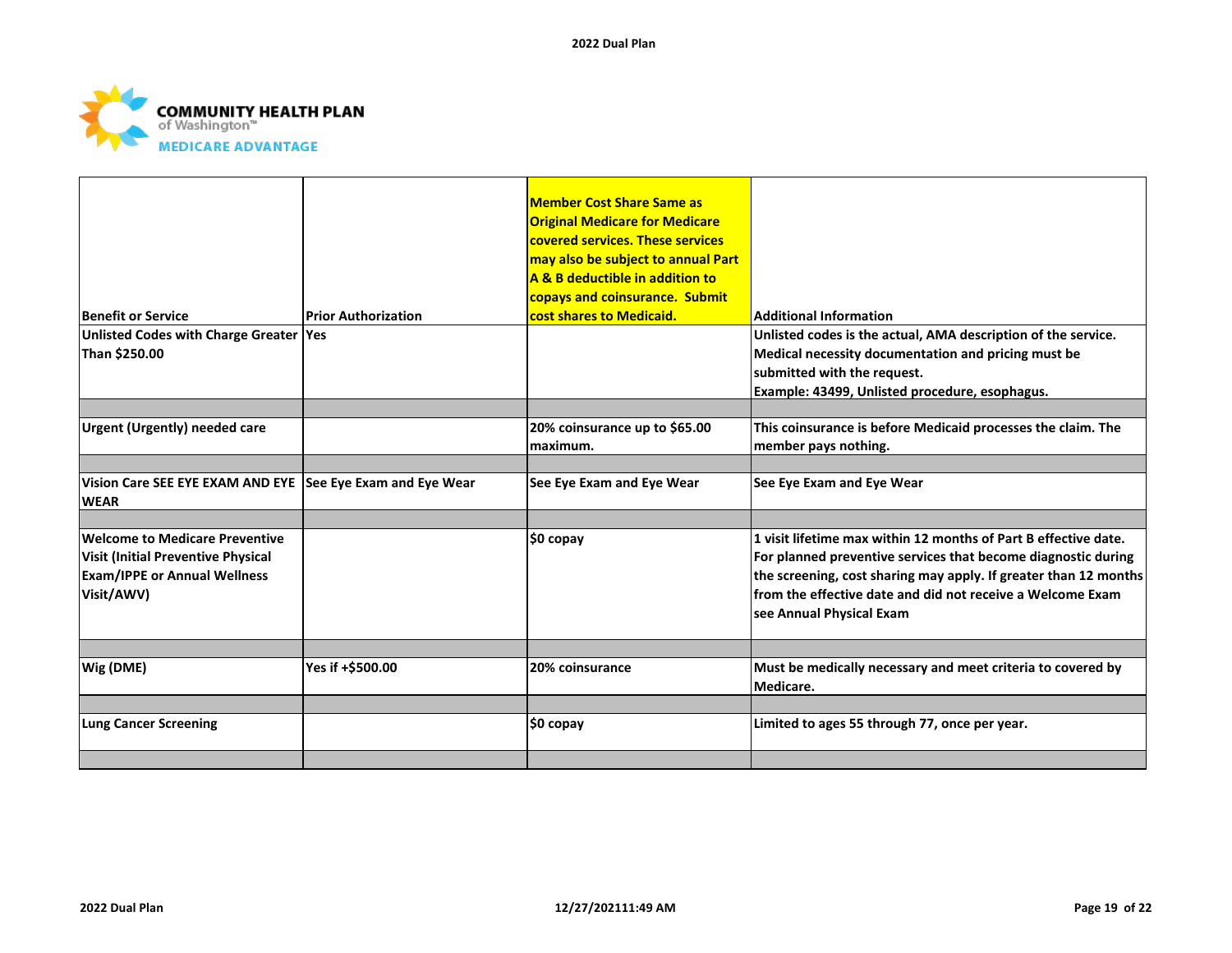

|                                      |                            | <b>Member Cost Share Same as</b><br><b>Original Medicare for Medicare</b> |                                                                |
|--------------------------------------|----------------------------|---------------------------------------------------------------------------|----------------------------------------------------------------|
|                                      |                            | covered services. These services                                          |                                                                |
|                                      |                            | may also be subject to annual Part                                        |                                                                |
|                                      |                            | A & B deductible in addition to                                           |                                                                |
|                                      |                            | copays and coinsurance. Submit                                            |                                                                |
| <b>Benefit or Service</b>            | <b>Prior Authorization</b> | cost shares to Medicaid.                                                  | <b>Additional Information</b>                                  |
| <b>FITNESS BENEFIT</b>               |                            | \$0 copay                                                                 | Membership at participating fitness centers or 2 Home Fitness  |
|                                      |                            |                                                                           | Kits per year:                                                 |
|                                      |                            |                                                                           | Includes:                                                      |
|                                      |                            |                                                                           | • Access to Silver& Fit website including The Silver Slate     |
|                                      |                            |                                                                           | newsletter, healthy aging education program, motivational tips |
|                                      |                            |                                                                           | land rewards.                                                  |
|                                      |                            |                                                                           | . 34 Home Fitness Kits to choose from                          |
|                                      |                            |                                                                           | • Single fitness center access; can be changed once per month. |
|                                      |                            |                                                                           | • Customer Service, open Monday through Friday, 5 AM           |
|                                      |                            |                                                                           | through 6 PM PST                                               |
|                                      |                            |                                                                           | • Tele. 1-877-427-4788                                         |
|                                      |                            |                                                                           |                                                                |
| <b>OVER-THE - COUNTER (OTC) MAIL</b> |                            |                                                                           | Orders are limited to 1 shipment per month (can include        |
| <b>ORDER Supplemental Benefit</b>    |                            |                                                                           | multiple items)                                                |
|                                      |                            |                                                                           | • Limited to \$250.00 allowance only, per quarter, no cash,    |
|                                      |                            |                                                                           | checks or credit card payment accepted for amounts over        |
|                                      |                            |                                                                           | \$250.00 (per quarter).                                        |
|                                      |                            |                                                                           | . Items can be ordered:                                        |
|                                      |                            |                                                                           | o on-line - https://shopping.drugsourceinc.com/                |
|                                      |                            |                                                                           | o by phone at 1-877-603-0402                                   |
|                                      |                            |                                                                           |                                                                |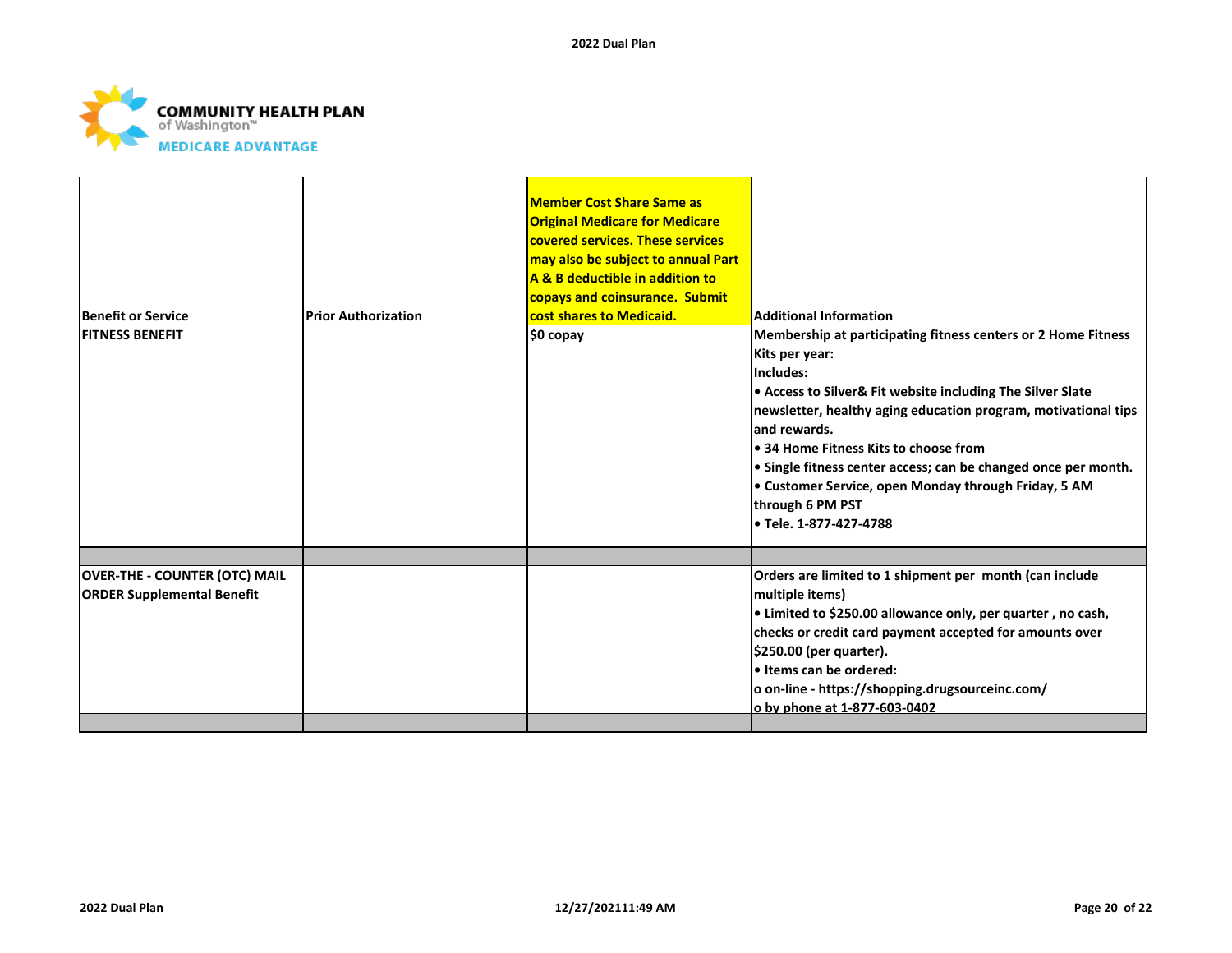

| <b>Benefit or Service</b><br><b>TRANSPORTATION (NON-</b><br><b>EMERGENT) Supplemental Benefit</b><br>to Plan approved health care<br>locations | <b>Prior Authorization</b><br>N/A | <b>Member Cost Share Same as</b><br><b>Original Medicare for Medicare</b><br>covered services. These services<br>may also be subject to annual Part<br>A & B deductible in addition to<br>copays and coinsurance. Submit<br>cost shares to Medicaid.<br>\$0 copay | <b>Additional Information</b><br>• 50 ONE WAY TRIPS. This benefit is in addition to the Non-<br><b>Emergency Transportation (NEMT) covered by WA Medicaid.</b><br>. Transportation provided by Roundtrip, together with Lyft.<br>. Rides available Mon. through Sat. 4 AM to 9 PM PST.<br>. Call to schedule, Mon. through Fri. between 8 AM and 8 PM<br><b>PST</b><br>• Tele. 1-833-209-6382 |
|------------------------------------------------------------------------------------------------------------------------------------------------|-----------------------------------|-------------------------------------------------------------------------------------------------------------------------------------------------------------------------------------------------------------------------------------------------------------------|-----------------------------------------------------------------------------------------------------------------------------------------------------------------------------------------------------------------------------------------------------------------------------------------------------------------------------------------------------------------------------------------------|
|                                                                                                                                                |                                   |                                                                                                                                                                                                                                                                   |                                                                                                                                                                                                                                                                                                                                                                                               |
| <b>Supervised Exercise Therapy (SET)</b>                                                                                                       |                                   | 20% coinsurance                                                                                                                                                                                                                                                   | Only for members who have symptomatic peripheral artery<br>disease (PAD). No referral is required. The SET provider must<br>meet Medicare requirements.<br>Covered up to 36 sessions over a 12-week period if all of the<br>components of a SET program are met.                                                                                                                              |
| <b>Medicare Diabetes Prevention</b><br>Program (MDPP)                                                                                          |                                   | <b>No Cost Shares</b>                                                                                                                                                                                                                                             | Provider must be enrolled in Medicare as an MDPP supplier to<br>bill for MDPP services.<br>• Therapeutic exercise-training program for PAD.<br>• Conducted in a hospital outpatient setting, or a physician's<br>office<br>. Delivered by qualified auxiliary personnel necessary to ensure<br>benefits exceed harms, and who are trained in exercise therapy<br>for PAD                      |
| <b>Pulmonary rehabilitation services</b>                                                                                                       |                                   | <b>20% Coinsurance</b>                                                                                                                                                                                                                                            | Medicare covers 2 sessions per day (1 hour each), up to 36                                                                                                                                                                                                                                                                                                                                    |
|                                                                                                                                                |                                   |                                                                                                                                                                                                                                                                   | sessions. Prior Authorization required after 36 sessions.                                                                                                                                                                                                                                                                                                                                     |